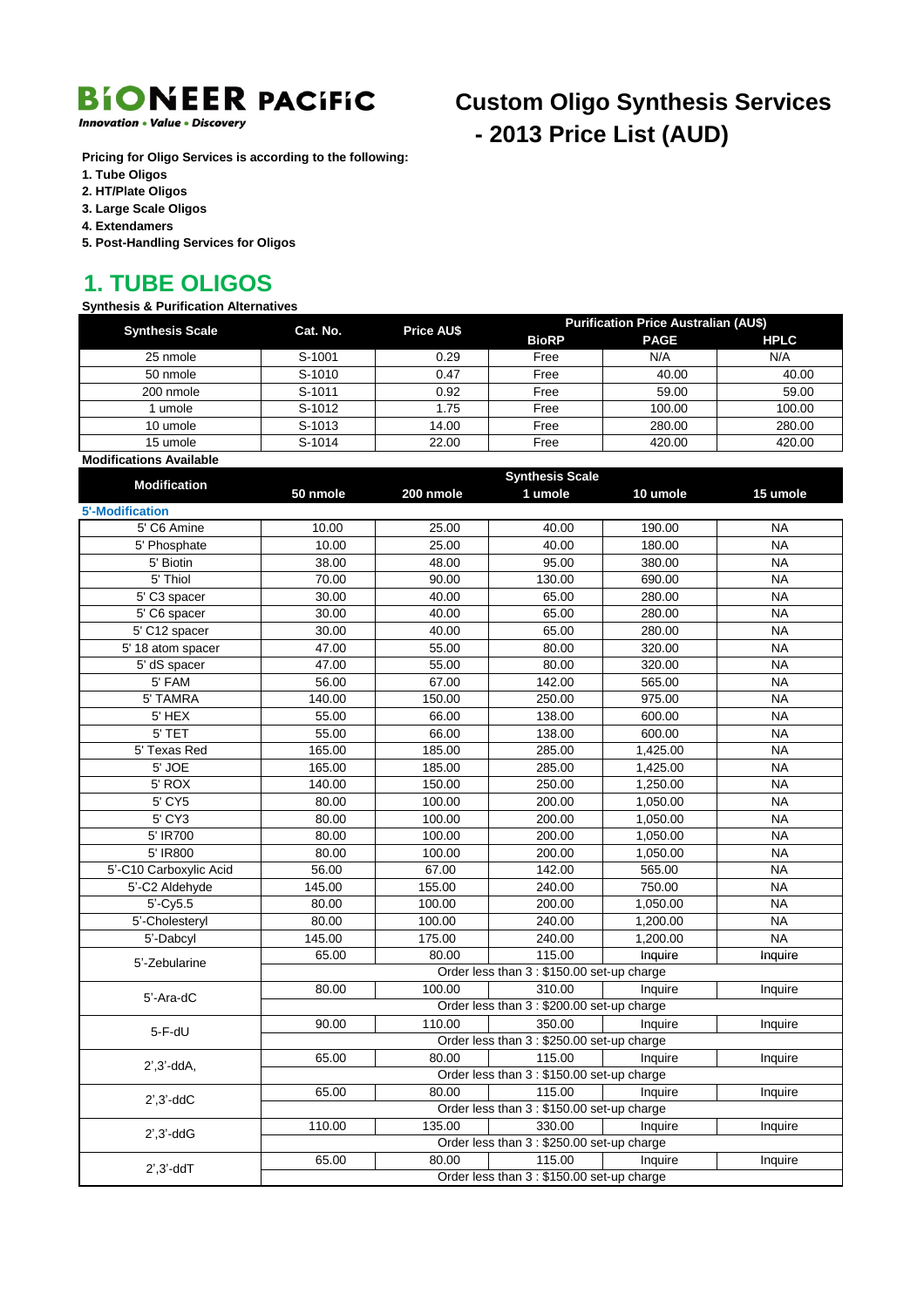**Innovation • Value • Discovery** 

## **Custom Oligo Synthesis Services** - 2013 Price List (AUD)

| 50 nmole<br>10 umole<br>15 umole<br>200 nmole<br>1 umole<br><b>5'-Modification</b><br>5'-N6-methyl-2'-<br>120.00<br>150.00<br>220.00<br>Inquire<br>Inquire<br>deoxyadenosine<br>Order less than 3 : \$150.00 set-up charge<br>5'-PC(photo-cleavable) Amine<br>120.00<br>150.00<br>220.00<br>Inquire<br>Inquire<br>Linker<br>Order less than 3 : \$150.00 set-up charge<br>5'-PC(photo-cleavable) Biotin<br>120.00<br>150.00<br>220.00<br>Inquire<br>Inquire<br>Linker<br>Order less than 3 : \$150.00 set-up charge<br>125.00<br>175.00<br>275.00<br>Inquire<br>Inquire<br>5'-DNP(2,4-dinitrophenyl)-TEG<br>Order less than 3 : \$150.00 set-up charge<br>380.00<br>1,050.00<br>$5'-Cv3.5$<br>180.00<br>250.00<br>Inquire<br>250.00<br>275.00<br>350.00<br>Inquire<br>Inquire | <b>Modification</b> |  |  |  |  |  |
|-------------------------------------------------------------------------------------------------------------------------------------------------------------------------------------------------------------------------------------------------------------------------------------------------------------------------------------------------------------------------------------------------------------------------------------------------------------------------------------------------------------------------------------------------------------------------------------------------------------------------------------------------------------------------------------------------------------------------------------------------------------------------------|---------------------|--|--|--|--|--|
|                                                                                                                                                                                                                                                                                                                                                                                                                                                                                                                                                                                                                                                                                                                                                                               |                     |  |  |  |  |  |
|                                                                                                                                                                                                                                                                                                                                                                                                                                                                                                                                                                                                                                                                                                                                                                               |                     |  |  |  |  |  |
|                                                                                                                                                                                                                                                                                                                                                                                                                                                                                                                                                                                                                                                                                                                                                                               |                     |  |  |  |  |  |
|                                                                                                                                                                                                                                                                                                                                                                                                                                                                                                                                                                                                                                                                                                                                                                               |                     |  |  |  |  |  |
|                                                                                                                                                                                                                                                                                                                                                                                                                                                                                                                                                                                                                                                                                                                                                                               |                     |  |  |  |  |  |
|                                                                                                                                                                                                                                                                                                                                                                                                                                                                                                                                                                                                                                                                                                                                                                               |                     |  |  |  |  |  |
|                                                                                                                                                                                                                                                                                                                                                                                                                                                                                                                                                                                                                                                                                                                                                                               |                     |  |  |  |  |  |
|                                                                                                                                                                                                                                                                                                                                                                                                                                                                                                                                                                                                                                                                                                                                                                               |                     |  |  |  |  |  |
|                                                                                                                                                                                                                                                                                                                                                                                                                                                                                                                                                                                                                                                                                                                                                                               |                     |  |  |  |  |  |
|                                                                                                                                                                                                                                                                                                                                                                                                                                                                                                                                                                                                                                                                                                                                                                               |                     |  |  |  |  |  |
|                                                                                                                                                                                                                                                                                                                                                                                                                                                                                                                                                                                                                                                                                                                                                                               |                     |  |  |  |  |  |
|                                                                                                                                                                                                                                                                                                                                                                                                                                                                                                                                                                                                                                                                                                                                                                               | $3'-dA$             |  |  |  |  |  |
| $3'-dC$<br>250.00<br>275.00<br>350.00<br>Inquire<br>Inquire                                                                                                                                                                                                                                                                                                                                                                                                                                                                                                                                                                                                                                                                                                                   |                     |  |  |  |  |  |
| $3'-dG$<br>250.00<br>350.00<br>275.00<br>Inquire<br>Inquire                                                                                                                                                                                                                                                                                                                                                                                                                                                                                                                                                                                                                                                                                                                   |                     |  |  |  |  |  |
| $3'-dT$<br>250.00<br>275.00<br>350.00<br>Inquire<br>Inquire                                                                                                                                                                                                                                                                                                                                                                                                                                                                                                                                                                                                                                                                                                                   |                     |  |  |  |  |  |
| 125.00<br>450<br>5-Nitroindole<br>175.00<br>250.00<br>Inquire                                                                                                                                                                                                                                                                                                                                                                                                                                                                                                                                                                                                                                                                                                                 |                     |  |  |  |  |  |
| 65.00<br>80.00<br>115.00<br>Inquire<br>Inquire                                                                                                                                                                                                                                                                                                                                                                                                                                                                                                                                                                                                                                                                                                                                |                     |  |  |  |  |  |
| $2'$ -F-dA<br>Order less than 3 : \$150.00 set-up charge                                                                                                                                                                                                                                                                                                                                                                                                                                                                                                                                                                                                                                                                                                                      |                     |  |  |  |  |  |
| 65.00<br>80.00<br>115.00<br>Inquire<br>Inquire                                                                                                                                                                                                                                                                                                                                                                                                                                                                                                                                                                                                                                                                                                                                |                     |  |  |  |  |  |
| $2'$ -F-dC<br>Order less than 3 : \$150.00 set-up charge                                                                                                                                                                                                                                                                                                                                                                                                                                                                                                                                                                                                                                                                                                                      |                     |  |  |  |  |  |
| 115.00<br>80.00<br>65.00<br>Inquire<br>Inquire                                                                                                                                                                                                                                                                                                                                                                                                                                                                                                                                                                                                                                                                                                                                |                     |  |  |  |  |  |
| $2'$ - $F$ -d $G$<br>Order less than 3 : \$150.00 set-up charge                                                                                                                                                                                                                                                                                                                                                                                                                                                                                                                                                                                                                                                                                                               |                     |  |  |  |  |  |
| 80.00<br>115.00<br>65.00<br>Inquire<br>Inquire                                                                                                                                                                                                                                                                                                                                                                                                                                                                                                                                                                                                                                                                                                                                |                     |  |  |  |  |  |
| Order less than 3 : \$150.00 set-up charge                                                                                                                                                                                                                                                                                                                                                                                                                                                                                                                                                                                                                                                                                                                                    | $2'$ -F-dT          |  |  |  |  |  |
| Maleimide<br>50.00<br>65.00<br>95.00<br>350.00<br>Inquire                                                                                                                                                                                                                                                                                                                                                                                                                                                                                                                                                                                                                                                                                                                     |                     |  |  |  |  |  |
| 75.00<br>90.00<br>125.00<br>Inquire<br>Inquire                                                                                                                                                                                                                                                                                                                                                                                                                                                                                                                                                                                                                                                                                                                                |                     |  |  |  |  |  |
| 2-Aminopurine<br>Order less than 3 : \$150.00 set-up charge                                                                                                                                                                                                                                                                                                                                                                                                                                                                                                                                                                                                                                                                                                                   |                     |  |  |  |  |  |
| 90.00<br>125.00<br>75.00<br>Inquire<br>Inquire<br>2,6-Diaminopurine                                                                                                                                                                                                                                                                                                                                                                                                                                                                                                                                                                                                                                                                                                           |                     |  |  |  |  |  |
| Order less than 3 : \$150.00 set-up charge                                                                                                                                                                                                                                                                                                                                                                                                                                                                                                                                                                                                                                                                                                                                    |                     |  |  |  |  |  |
| 150.00<br>175.00<br>275.00<br>Dithiol<br>1,500.00<br>Inquire                                                                                                                                                                                                                                                                                                                                                                                                                                                                                                                                                                                                                                                                                                                  |                     |  |  |  |  |  |
| BHQ <sub>2</sub><br>180.00<br>220.00<br>330.00<br>900.00<br>Inquire                                                                                                                                                                                                                                                                                                                                                                                                                                                                                                                                                                                                                                                                                                           |                     |  |  |  |  |  |
| 275.00<br>120.00<br>150.00<br>Inquire<br>Inquire<br>EDTA-C2-dT                                                                                                                                                                                                                                                                                                                                                                                                                                                                                                                                                                                                                                                                                                                |                     |  |  |  |  |  |
| Order less than 3 : \$250.00 set-up charge<br>175.00                                                                                                                                                                                                                                                                                                                                                                                                                                                                                                                                                                                                                                                                                                                          |                     |  |  |  |  |  |
| 150.00<br>275.00<br>Inquire<br>Inquire<br>Thymidine Glycol<br>Order less than 3 : \$150.00 set-up charge                                                                                                                                                                                                                                                                                                                                                                                                                                                                                                                                                                                                                                                                      |                     |  |  |  |  |  |
| 275.00<br>150.00<br>175.00<br>Inquire<br>Inquire                                                                                                                                                                                                                                                                                                                                                                                                                                                                                                                                                                                                                                                                                                                              |                     |  |  |  |  |  |
| 5' Methylene Blue<br>Order less than 3 : \$250.00 set-up charge                                                                                                                                                                                                                                                                                                                                                                                                                                                                                                                                                                                                                                                                                                               |                     |  |  |  |  |  |
| 5' AMCA (amino-methyl-<br>125.00<br>175.00<br>275.00<br>Inquire<br>Inquire                                                                                                                                                                                                                                                                                                                                                                                                                                                                                                                                                                                                                                                                                                    |                     |  |  |  |  |  |
| coumarin-acetate)<br>Order less than 3 : \$150.00 set-up charge                                                                                                                                                                                                                                                                                                                                                                                                                                                                                                                                                                                                                                                                                                               |                     |  |  |  |  |  |
| 150.00<br>175.00<br>275.00<br>Inquire<br>Inquire                                                                                                                                                                                                                                                                                                                                                                                                                                                                                                                                                                                                                                                                                                                              |                     |  |  |  |  |  |
| 5' Carboxy-dT<br>Order less than 3 : \$250.00 set-up charge                                                                                                                                                                                                                                                                                                                                                                                                                                                                                                                                                                                                                                                                                                                   |                     |  |  |  |  |  |
| 5' Deoxypurine (2'-DeoxyNebu<br>75.00<br>90.00<br>125.00<br>Inquire<br>Inquire                                                                                                                                                                                                                                                                                                                                                                                                                                                                                                                                                                                                                                                                                                |                     |  |  |  |  |  |
| larine)                                                                                                                                                                                                                                                                                                                                                                                                                                                                                                                                                                                                                                                                                                                                                                       |                     |  |  |  |  |  |
| Order less than 3 : \$150.00 set-up charge                                                                                                                                                                                                                                                                                                                                                                                                                                                                                                                                                                                                                                                                                                                                    |                     |  |  |  |  |  |
| 5' PEG-2000<br>320.00<br>520.00<br>275.00<br>2,080.00<br>Inquire<br>175.00<br>275.00<br>1,500.00<br>5'-BromoHexyl (Br)<br>150.00<br>Inquire                                                                                                                                                                                                                                                                                                                                                                                                                                                                                                                                                                                                                                   |                     |  |  |  |  |  |
| 175.00                                                                                                                                                                                                                                                                                                                                                                                                                                                                                                                                                                                                                                                                                                                                                                        |                     |  |  |  |  |  |
| 125.00<br>275.00<br>Inquire<br>Inquire<br>5' Acridine<br>Order less than 3 : \$150.00 set-up charge                                                                                                                                                                                                                                                                                                                                                                                                                                                                                                                                                                                                                                                                           |                     |  |  |  |  |  |
| 5' Acrylamide (acrydite)<br>90.00<br>110.00<br>350.00<br>1,250.00<br>Inquire                                                                                                                                                                                                                                                                                                                                                                                                                                                                                                                                                                                                                                                                                                  |                     |  |  |  |  |  |
| 275.00<br>350.00<br>250.00<br>Inquire<br>Inquire                                                                                                                                                                                                                                                                                                                                                                                                                                                                                                                                                                                                                                                                                                                              |                     |  |  |  |  |  |
| 5'-Yakima Yellow<br>Order less than 3 : \$150.00 set-up charge                                                                                                                                                                                                                                                                                                                                                                                                                                                                                                                                                                                                                                                                                                                |                     |  |  |  |  |  |
| 300.00<br>5' C12-Amine<br>40.00<br>60.00<br>100.00<br>Inquire                                                                                                                                                                                                                                                                                                                                                                                                                                                                                                                                                                                                                                                                                                                 |                     |  |  |  |  |  |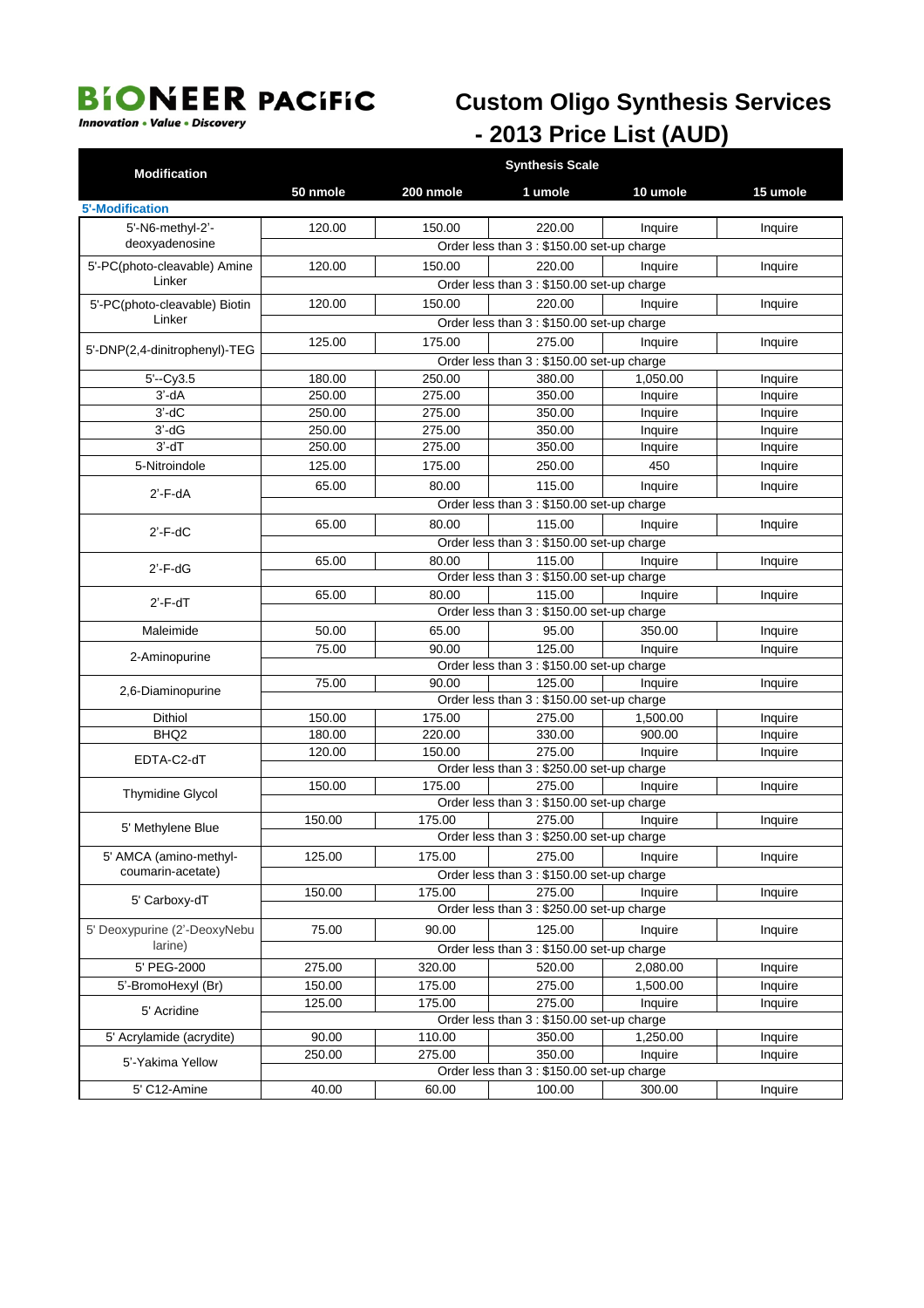## **Custom Oligo Synthesis Services** - 2013 Price List (AUD)

**Innovation • Value • Discovery** 

| <b>Modification</b>                 |                                            | <b>Synthesis Scale</b>                                                                        |                                                      |                  |                        |  |  |  |  |
|-------------------------------------|--------------------------------------------|-----------------------------------------------------------------------------------------------|------------------------------------------------------|------------------|------------------------|--|--|--|--|
|                                     | 50 nmole                                   | 200 nmole                                                                                     | 1 umole                                              | 10 umole         | 15 umole               |  |  |  |  |
| <b>3'-Modification</b>              |                                            |                                                                                               |                                                      |                  |                        |  |  |  |  |
| 3' C6 Amine                         | 15.00                                      | 30.00                                                                                         | 47.00                                                | 235.00           | <b>NA</b>              |  |  |  |  |
| 3' Phosphate                        | 22.00                                      | 30.00                                                                                         | 45.00                                                | 240.00           | <b>NA</b>              |  |  |  |  |
| 3' Biotin                           | 54.00                                      | 60.00                                                                                         | 100.00                                               | 520.00           | <b>NA</b>              |  |  |  |  |
| 3' C3 spacer                        | 36.00                                      | 45.00                                                                                         | 66.00                                                | 280.00           | <b>NA</b>              |  |  |  |  |
| 3' C6 spacer<br>3' C12 spacer       | 36.00<br>36.00                             | 45.00<br>45.00                                                                                | 66.00<br>66.00                                       | 280.00<br>280.00 | <b>NA</b><br><b>NA</b> |  |  |  |  |
| 3' C18 atom spacer                  | 45.00                                      | 55.00                                                                                         | 80.00                                                | 325.00           | <b>NA</b>              |  |  |  |  |
| 3' dS spacer                        | 47.00                                      | 55.00                                                                                         | 80.00                                                | 320.00           | <b>NA</b>              |  |  |  |  |
| 3' FAM                              | 50.00                                      | 60.00                                                                                         | 110.00                                               | 670.00           | <b>NA</b>              |  |  |  |  |
| 3' TAMRA                            | 77.00                                      | 96.00                                                                                         | 137.00                                               | 750.00           | <b>NA</b>              |  |  |  |  |
| 3' Thiol                            | 70.00                                      | 90.00                                                                                         | 130.00                                               | 690.00           | <b>NA</b>              |  |  |  |  |
| 3' Texas Red                        | 165.00                                     | 185.00                                                                                        | 285.00                                               | 1,425.00         | <b>NA</b>              |  |  |  |  |
| 3' JOE                              | 165.00                                     | 185.00                                                                                        | 285.00                                               | 1,425.00         | <b>NA</b>              |  |  |  |  |
| 3' ROX                              | 140.00                                     | 150.00                                                                                        | 250.00                                               | 1,250.00         | <b>NA</b>              |  |  |  |  |
| 3' CY5                              | 95.00                                      | 115.00                                                                                        | 175.00                                               | 1,050.00         | <b>NA</b>              |  |  |  |  |
| 3' CY3                              | 95.00                                      | 115.00                                                                                        | 175.00                                               | 1,050.00         | <b>NA</b>              |  |  |  |  |
| 3' Dabcyl                           | 80.00                                      | 100.00                                                                                        | 200.00                                               | 1,050.00         | <b>NA</b>              |  |  |  |  |
| 3' BHQ1                             | 80.00                                      | 100.00                                                                                        | 200.00                                               | 1,050.00         | <b>NA</b>              |  |  |  |  |
| 3' BHQ2                             | 80.00                                      | 100.00                                                                                        | 200.00                                               | 1,050.00         | <b>NA</b>              |  |  |  |  |
| 3'-Cholesteryl                      | 80.00                                      | 100.00                                                                                        | 240.00                                               | 1,200.00         | <b>NA</b>              |  |  |  |  |
| 3'-Inverted dT                      | 38.00                                      | 50.00                                                                                         | 80.00                                                | 380.00           | <b>NA</b>              |  |  |  |  |
| 3'-dT-HEX                           |                                            | 138.00<br>600.00<br>55.00<br>66.00<br><b>NA</b><br>Order less than 3 : \$450.00 set-up charge |                                                      |                  |                        |  |  |  |  |
|                                     | 115.00<br>80.00<br>65.00<br>Inquire        |                                                                                               |                                                      |                  |                        |  |  |  |  |
| Zebularine                          |                                            |                                                                                               | Order less than 3 : \$150.00 set-up charge           |                  | Inquire                |  |  |  |  |
|                                     | 80.00                                      | 100.00                                                                                        | 310.00                                               | Inquire          | Inquire                |  |  |  |  |
| Ara-dC                              |                                            |                                                                                               | Order less than 3 : \$200.00 set-up charge           |                  |                        |  |  |  |  |
|                                     | 90.00                                      | 110.00                                                                                        | 350.00                                               | Inquire          | Inquire                |  |  |  |  |
| $5-F-dU$                            |                                            |                                                                                               | Order less than 3 : \$250.00 set-up charge           |                  |                        |  |  |  |  |
|                                     | 80.00                                      | 100.00                                                                                        | 310.00                                               | Inquire          | Inquire                |  |  |  |  |
| $2^{\prime}$ , $3^{\prime}$ -dd $C$ | Order less than 3 : \$200.00 set-up charge |                                                                                               |                                                      |                  |                        |  |  |  |  |
| N6-methyl-2'-deoxyadenosine         | 120.00                                     | 150.00                                                                                        | 220.00                                               | Inquire          | Inquire                |  |  |  |  |
|                                     | Order less than 3 : \$150.00 set-up charge |                                                                                               |                                                      |                  |                        |  |  |  |  |
| DNP(2,4-dinitrophenyl)-TEG          | 125.00                                     | 175.00                                                                                        | 275.00                                               | Inquire          | Inquire                |  |  |  |  |
|                                     |                                            |                                                                                               | Order less than 3 : \$150.00 set-up charge           |                  |                        |  |  |  |  |
| Cy3.5                               | 180.00                                     | 250.00                                                                                        | 380.00                                               | 1,050.00         | Inquire                |  |  |  |  |
| Cy5.5                               | 180.00                                     | 250.00                                                                                        | 380.00                                               | 1,050.00         | Inquire                |  |  |  |  |
| Puromycine                          | 80.00                                      | 100.00                                                                                        | 200.00                                               | 1,050.00         | Inquire                |  |  |  |  |
| Yakima Yellow                       | 120.00                                     | 150.00                                                                                        | 220.00                                               | Inquire          | Inquire                |  |  |  |  |
| $3'-dA$                             | 250.00                                     | 275.00                                                                                        | 350.00                                               | Inquire          | Inquire                |  |  |  |  |
| $3'-dC$                             | 250.00                                     | 275.00                                                                                        | 350.00                                               | Inquire          | Inquire                |  |  |  |  |
| $3'-dG$                             | 250.00                                     | 275.00                                                                                        | 350.00                                               | Inquire          | Inquire                |  |  |  |  |
| $3'$ -d $T$                         | 250.00                                     | 275.00                                                                                        | 350.00                                               | Inquire          | Inquire                |  |  |  |  |
| 5-Nitroindole                       | 125.00                                     | 175.00                                                                                        | 250.00                                               | 450.00           | Inquire                |  |  |  |  |
| 2'-F-dA                             | 65.00                                      | 80.00                                                                                         | 115.00                                               | Inquire          | Inquire                |  |  |  |  |
|                                     |                                            |                                                                                               | Order less than 3 : \$150.00 set-up charge           |                  |                        |  |  |  |  |
| $2'$ -F-dC                          | 65.00                                      | 80.00                                                                                         | 115.00<br>Order less than 3 : \$150.00 set-up charge | Inquire          | Inquire                |  |  |  |  |
|                                     | 65.00                                      | 80.00                                                                                         | 115.00                                               | Inquire          | Inquire                |  |  |  |  |
| $2'$ - $F$ -d $G$                   |                                            |                                                                                               | Order less than 3 : \$150.00 set-up charge           |                  |                        |  |  |  |  |
|                                     | 65.00                                      | 80.00                                                                                         | 115.00                                               | Inquire          | Inquire                |  |  |  |  |
| $2'$ -F-d $T$                       |                                            |                                                                                               | Order less than 3 : \$150.00 set-up charge           |                  |                        |  |  |  |  |
| Maleimide                           | 50.00                                      | 65.00                                                                                         | 95.00                                                | 350.00           | Inquire                |  |  |  |  |
|                                     | 75.00                                      | 90.00                                                                                         | 125.00                                               | Inquire          | Inquire                |  |  |  |  |
| 2-Aminopurine                       |                                            |                                                                                               | Order less than 3 : \$150.00 set-up charge           |                  |                        |  |  |  |  |
|                                     |                                            |                                                                                               |                                                      |                  |                        |  |  |  |  |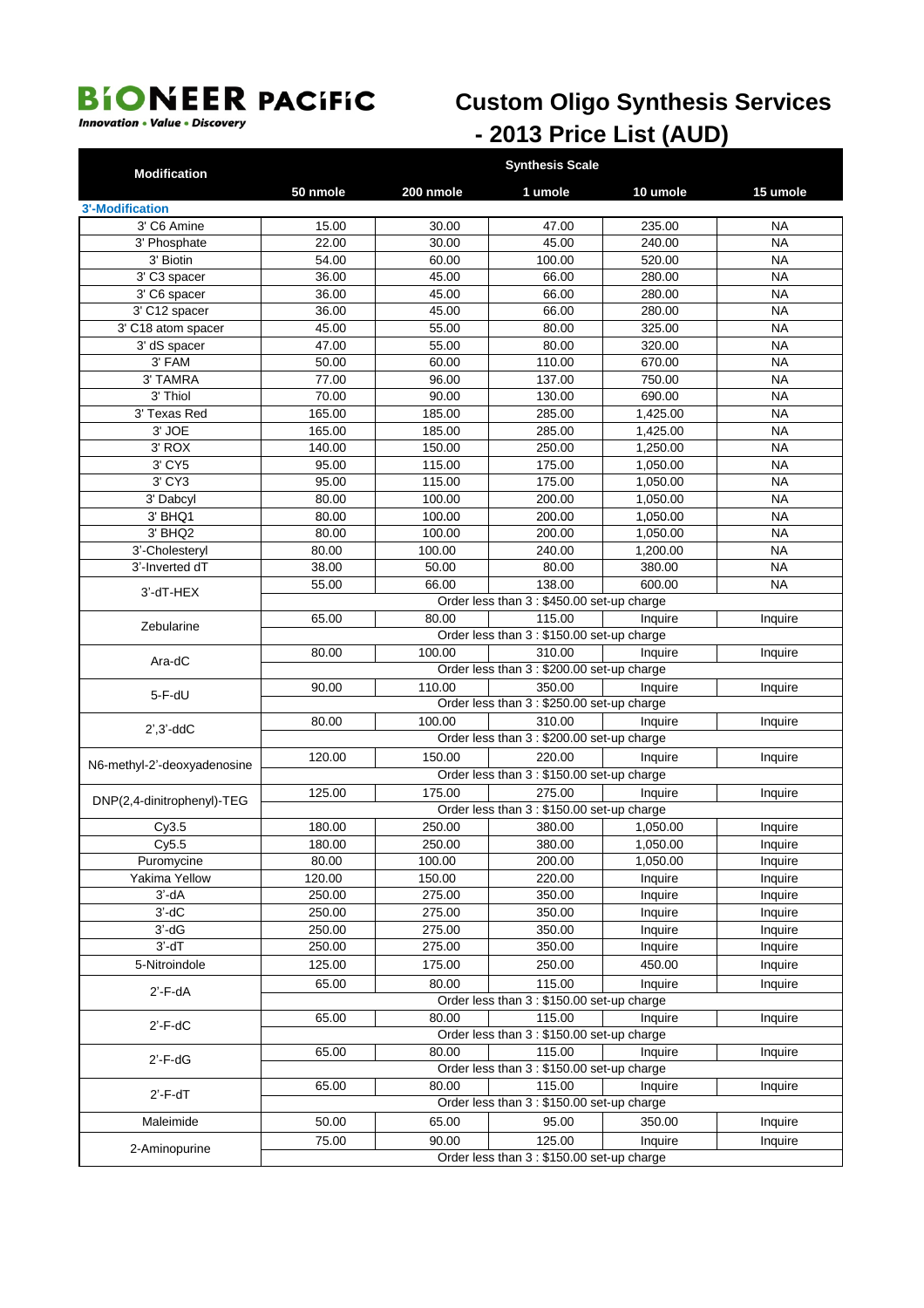#### **Innovation • Value • Discovery**

## **Custom Oligo Synthesis Services** - 2013 Price List (AUD)

| <b>Modification</b>          | <b>Synthesis Scale</b>                     |           |                                            |          |           |  |  |
|------------------------------|--------------------------------------------|-----------|--------------------------------------------|----------|-----------|--|--|
|                              | 50 nmole                                   | 200 nmole | 1 umole                                    | 10 umole | 15 umole  |  |  |
| <b>3'-Modification</b>       |                                            |           |                                            |          |           |  |  |
| 2,6-Diaminopurine            | 75.00                                      | 90.00     | 125.00                                     | Inquire  | Inquire   |  |  |
|                              |                                            |           | Order less than 3 : \$150.00 set-up charge |          |           |  |  |
| <b>Dithiol</b>               | 150.00                                     | 175.00    | 275.00                                     | 1.500.00 | Inquire   |  |  |
| EDTA-C2-dT                   | 120.00                                     | 150.00    | 275.00                                     | Inquire  | Inquire   |  |  |
|                              |                                            |           | Order less than 3 : \$250.00 set-up charge |          |           |  |  |
| <b>Thymidine Glycol</b>      | 150.00                                     | 175.00    | 275.00                                     | Inquire  | Inquire   |  |  |
|                              | Order less than 3 : \$150.00 set-up charge |           |                                            |          |           |  |  |
| 3' Methylene Blue            | 150.00                                     | 175.00    | 275.00                                     | Inquire  | Inquire   |  |  |
|                              | Order less than 3 : \$250.00 set-up charge |           |                                            |          |           |  |  |
| 3' AMCA (amino-methyl-       | 125.00                                     | 175.00    | 275.00                                     | Inquire  | Inquire   |  |  |
| coumarin-acetate)            | Order less than 3 : \$175.00 set-up charge |           |                                            |          |           |  |  |
| 3' Deoxypurine (2'-DeoxyNebu | 75.00                                      | 90.00     | 125.00                                     | Inquire  | Inquire   |  |  |
| larine)                      | Order less than 3 : \$250.00 set-up charge |           |                                            |          |           |  |  |
| 3' PEG-2000                  | 275.00                                     | 320.00    | 520.00                                     | 2080.00  | <b>NA</b> |  |  |
| 3' Azide                     | 150.00                                     | 175.00    | 275.00                                     | 1500.00  | <b>NA</b> |  |  |
| 3' Acrylamide (acrydite)     | 90.00                                      | 110.00    | 350.00                                     | 1500.00  | <b>NA</b> |  |  |
| 3' Trebler Branching         | 220.00                                     | 250.00    | 350.00                                     | 1750.00  | <b>NA</b> |  |  |
| 3'-Inverted dA               | 38.00                                      | 50.00     | 80.00                                      | 380.00   | <b>NA</b> |  |  |
| 3'-Inverted dC               | 38.00                                      | 50.00     | 80.00                                      | 380.00   | <b>NA</b> |  |  |
| 3'-Inverted dG               | 38.00                                      | 50.00     | 80.00                                      | 380.00   | <b>NA</b> |  |  |

#### **Internal-Modification**

| <b>Modification</b>                 | <b>Synthesis Scale</b>                     |           |                                            |          |           |  |  |
|-------------------------------------|--------------------------------------------|-----------|--------------------------------------------|----------|-----------|--|--|
|                                     | 50 nmole                                   | 200 nmole | 1 umole                                    | 10 umole | 15 umole  |  |  |
| <b>Internal Amine</b>               | 108.00                                     | 135.00    | 210.00                                     | 840.00   | <b>NA</b> |  |  |
| <b>Internal Biotin</b>              | 145.00                                     | 155.00    | 240.00                                     | 1,200.00 | <b>NA</b> |  |  |
| <b>Internal FAM</b>                 | 145.00                                     | 175.00    | 240.00                                     | 1,200.00 | <b>NA</b> |  |  |
| Internal C3 spacer                  | 35.00                                      | 45.00     | 63.00                                      | 3.00     | <b>NA</b> |  |  |
| Internal C6 spacer                  | 35.00                                      | 45.00     | 63.00                                      | 290.00   | <b>NA</b> |  |  |
| Internal C12 spacer                 | 35.00                                      | 45.00     | 63.00                                      | 290.00   | <b>NA</b> |  |  |
| Internal 18 atom spacer             | 45.00                                      | 50.00     | 80.00                                      | 320.00   | <b>NA</b> |  |  |
| Internal dS spacer                  | 47.00                                      | 50.00     | 80.00                                      | 320.00   | <b>NA</b> |  |  |
| Phosphorothioate<br>(per insertion) |                                            | 3.00      | 4.00                                       | 20.00    | <b>NA</b> |  |  |
| 5-Methyl dC                         | 47.00                                      | 55.00     | 80.00                                      | 320.00   | <b>NA</b> |  |  |
| Inosine                             | 7.00                                       | 8.00      | 15.00                                      | 60.00    | <b>NA</b> |  |  |
| Deoxy Uridine                       | 7.00                                       | 7.50      | 11.00                                      | 55.00    | <b>NA</b> |  |  |
| 2'-O-Methyl                         | 6.00                                       | 7.00      | 14.00                                      | 55.00    | <b>NA</b> |  |  |
| 5-Bromo dU                          | 70.00                                      | 90.00     | 130.00                                     | 600.00   | <b>NA</b> |  |  |
| 8-Oxo-dA                            | 145.00                                     | 175.00    | 240.00                                     | 1,200.00 | <b>NA</b> |  |  |
| 8-Oxo-dG                            | 145.00                                     | 175.00    | 240.00                                     | 1,200.00 | <b>NA</b> |  |  |
| Ferrocene-dT                        | 145.00                                     | 155.00    | 240.00                                     | 1,200.00 | <b>NA</b> |  |  |
| 5-hydroxymethyl-dC                  | 145.00                                     | 175.00    | 240.00                                     | 1,200.00 | <b>NA</b> |  |  |
|                                     | Order less than 3 : \$350.00 set-up charge |           |                                            |          |           |  |  |
| 5-Hydroxy-dU                        | 145.00                                     | 175.00    | 240.00                                     | 1.200.00 | <b>NA</b> |  |  |
|                                     | Order less than 3 : \$350.00 set-up charge |           |                                            |          |           |  |  |
| 5-hydroxymethyl-dU                  | 145.00                                     | 175.00    | 240.00                                     | 1.200.00 | <b>NA</b> |  |  |
|                                     | Order less than 3 : \$350.00 set-up charge |           |                                            |          |           |  |  |
| $5 - F$ -du                         | 90.00                                      | 110.00    | 350.00                                     | 1.750.00 | <b>NA</b> |  |  |
|                                     |                                            |           | Order less than 3 : \$250.00 set-up charge |          |           |  |  |
| <b>Biotin-TEG</b>                   | 50.00                                      | 65.00     | 95.00                                      | 380.00   | <b>NA</b> |  |  |
| Zebularine                          | 65.00                                      | 80.00     | 115.00                                     | Inquire  | <b>NA</b> |  |  |
|                                     |                                            |           | Order less than 3 : \$250.00 set-up charge |          |           |  |  |
| Ara-dC                              | 80.00                                      | 100.00    | 310.00                                     | Inquire  | Inquire   |  |  |
|                                     | Order less than 3 : \$200.00 set-up charge |           |                                            |          |           |  |  |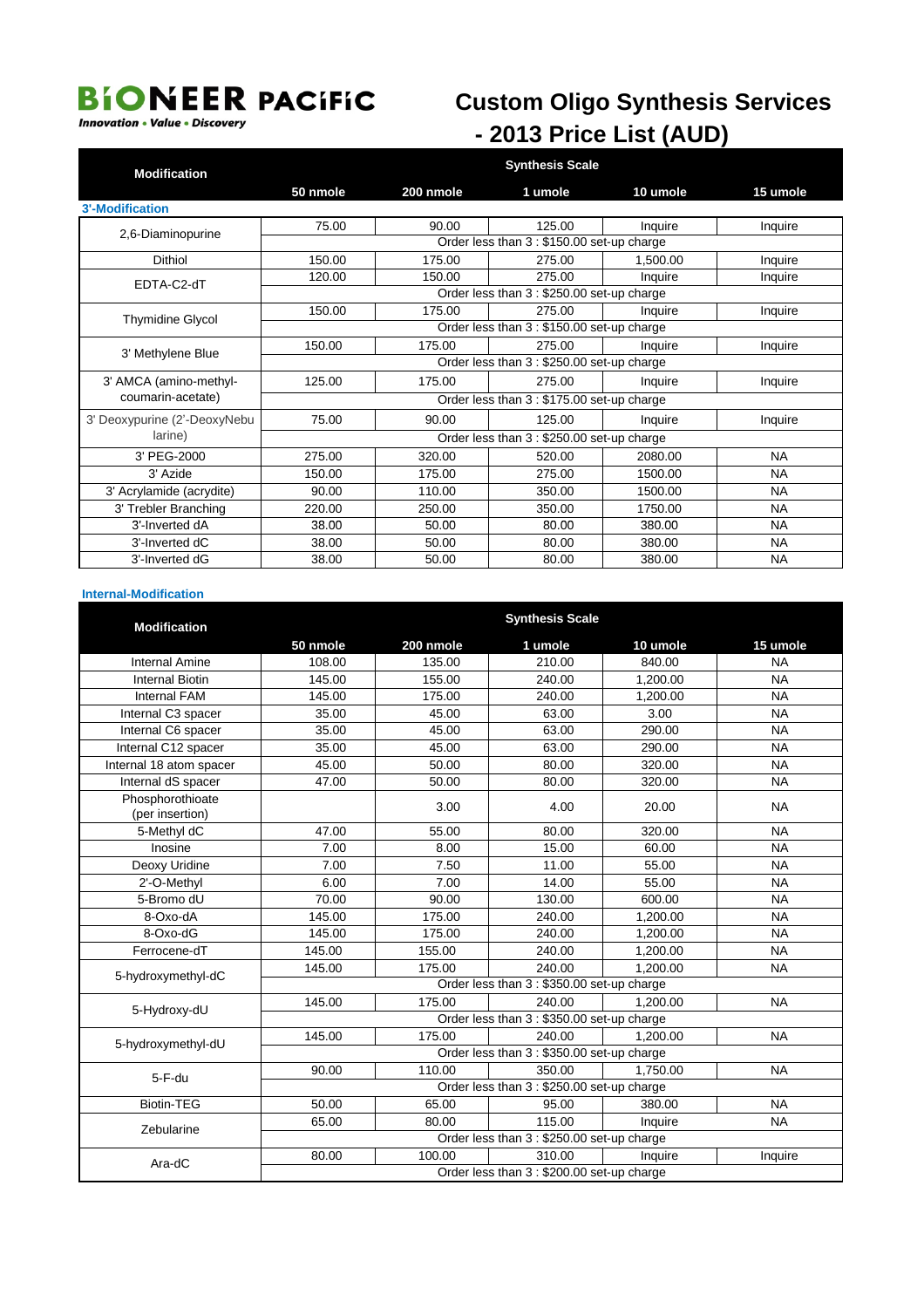#### **Innovation • Value • Discovery**

## **Custom Oligo Synthesis Services** - 2013 Price List (AUD)

| <b>Modification</b>                  | <b>Synthesis Scale</b>                     |           |                                            |          |           |  |  |  |
|--------------------------------------|--------------------------------------------|-----------|--------------------------------------------|----------|-----------|--|--|--|
|                                      | 50 nmole                                   | 200 nmole | 1 umole                                    | 10 umole | 15 umole  |  |  |  |
| <b>Internal-Modification</b>         |                                            |           |                                            |          |           |  |  |  |
| $5-F-dU$                             | 90.00                                      | 110.00    | 350.00                                     | Inquire  | Inquire   |  |  |  |
|                                      | Order less than 3 : \$250.00 set-up charge |           |                                            |          |           |  |  |  |
| N6-methyl-2'-deoxyadenosine          | 120.00                                     | 150.00    | 220.00                                     | Inquire  | Inquire   |  |  |  |
|                                      |                                            |           | Order less than 3 : \$150.00 set-up charge |          |           |  |  |  |
| PC(photo-cleavable)Linker            | 120.00                                     | 150.00    | 270.00                                     | Inquire  | Inquire   |  |  |  |
|                                      | Order less than 3 : \$250.00 set-up charge |           |                                            |          |           |  |  |  |
| DNP(2,4-dinitrophenyl)-TEG           | 125.00                                     | 175.00    | 275.00                                     | Inquire  | Inquire   |  |  |  |
|                                      | Order less than 3 : \$150.00 set-up charge |           |                                            |          |           |  |  |  |
| $3'-dA$                              | 250.00                                     | 275.00    | 350.00                                     | Inquire  | Inquire   |  |  |  |
| $3'-dC$                              | 250.00                                     | 275.00    | 350.00                                     | Inquire  | Inquire   |  |  |  |
| $3'-dG$                              | 250.00                                     | 275.00    | 350.00                                     | Inquire  | Inquire   |  |  |  |
| $3'$ -d $T$                          | 250.00                                     | 275.00    | 350.00                                     | Inquire  | Inquire   |  |  |  |
| 5-Nitroindole                        | 125.00                                     | 175.00    | 250.00                                     | 450.00   | Inquire   |  |  |  |
| $2'$ -F-dA                           | 65.00                                      | 80.00     | 115.00                                     | Inquire  | Inquire   |  |  |  |
|                                      | Order less than 3 : \$150.00 set-up charge |           |                                            |          |           |  |  |  |
| $2'$ -F-dC                           | 65.00                                      | 80.00     | 115.00                                     | Inquire  | Inquire   |  |  |  |
|                                      | Order less than 3 : \$150.00 set-up charge |           |                                            |          |           |  |  |  |
| $2'$ -F-dG                           | 65.00                                      | 80.00     | 115.00                                     | Inquire  | Inquire   |  |  |  |
|                                      |                                            |           | Order less than 3 : \$150.00 set-up charge |          |           |  |  |  |
| $2'$ - $F$ -d $T$                    | 65.00                                      | 80.00     | 115.00                                     | Inquire  | Inquire   |  |  |  |
|                                      | Order less than 3 : \$150.00 set-up charge |           |                                            |          |           |  |  |  |
| 2-Aminopurine                        | 75.00                                      | 90.00     | 125.00                                     | Inquire  | Inquire   |  |  |  |
|                                      | Order less than 3 : \$150.00 set-up charge |           |                                            |          |           |  |  |  |
| 2,6-Diaminopurine                    | 75.00                                      | 90.00     | 125.00                                     | Inquire  | Inquire   |  |  |  |
|                                      |                                            |           | Order less than 3 : \$150.00 set-up charge |          |           |  |  |  |
| <b>Dithiol</b>                       | 150.00                                     | 175.00    | 275.00                                     | 1,500.00 | Inquire   |  |  |  |
| EDTA-C2-dT                           | 120.00                                     | 150.00    | 275.00                                     | Inquire  | Inquire   |  |  |  |
|                                      | Order less than 3 : \$250.00 set-up charge |           |                                            |          |           |  |  |  |
| <b>Thymidine Glycol</b>              | 150.00                                     | 175.00    | 275.00                                     | Inquire  | Inquire   |  |  |  |
|                                      |                                            |           | Order less than 3 : \$150.00 set-up charge |          |           |  |  |  |
| Methylene Blue                       | 150.00                                     | 175.00    | 275.00                                     | Inquire  | Inquire   |  |  |  |
|                                      |                                            |           | Order less than 3 : \$250.00 set-up charge |          |           |  |  |  |
| Carboxy-dT                           | 150.00                                     | 175.00    | 275.00                                     | Inquire  | Inquire   |  |  |  |
|                                      |                                            |           | Order less than 3 : \$250.00 set-up charge |          |           |  |  |  |
| Tamra-dT                             | 220.00                                     | 250.00    | 350.00                                     | 1.750.00 | <b>NA</b> |  |  |  |
| BHQ1-dT                              | 250.00                                     | 275.00    | 350.00                                     | 1,750.00 | <b>NA</b> |  |  |  |
| BHQ2-dT                              | 250.00                                     | 275.00    | 350.00                                     | 1.750.00 | <b>NA</b> |  |  |  |
| Dabcyl-dT                            | 250.00                                     | 275.00    | 350.00                                     | 1,750.00 | <b>NA</b> |  |  |  |
| Deoxypurine<br>(2'-DeoxyNebu larine) | 75.00                                      | 90.00     | 125.00                                     | Inquire  | Inquire   |  |  |  |
|                                      |                                            |           | Order less than 3 : \$250.00 set-up charge |          |           |  |  |  |
| Azide                                | 150.00                                     | 175.00    | 275.00                                     | 1,500.00 | <b>NA</b> |  |  |  |
| <b>Trebler Branching</b>             | 220.00                                     | 250.00    | 350.00                                     | 1,750.00 | <b>NA</b> |  |  |  |

#### **Dual labeled Probes**

| <b>Modification</b> | <b>Synthesis Scale</b> |           |         |          |           |  |  |
|---------------------|------------------------|-----------|---------|----------|-----------|--|--|
|                     | 50 nmole               | 200 nmole | 1 umole | 10 umole | 15 umole  |  |  |
| 5'-FAM 3'-TAMRA     | 165.00                 | 233.00    | 365.00  | 1,825.00 | <b>NA</b> |  |  |
| 5'-HEX 3'-TAMRA     | 165.00                 | 233.00    | 365.00  | 1,825.00 | <b>NA</b> |  |  |
| 5'-TET 3'-TAMRA     | 165.00                 | 233.00    | 365.00  | 1,825.00 | <b>NA</b> |  |  |
| 5'-JOE 3'-TAMRA     | 350.00                 | 400.00    | 800.00  | 4,000.00 | <b>NA</b> |  |  |
| 5'-FAM 3'-DABCYL    | 177.00                 | 299.00    | 465.00  | 2,325.00 | <b>NA</b> |  |  |
| 5'-HEX 3'-DABCYL    | 195.00                 | 295.00    | 445.00  | 2.225.00 | <b>NA</b> |  |  |
| 5'-TET 3'-DABCYL    | 195.00                 | 295.00    | 445.00  | 2.225.00 | <b>NA</b> |  |  |
| 5'-TAMRA 3'-DABCYL  | 275.00                 | 375.00    | 555.00  | 2,775.00 | <b>NA</b> |  |  |
| 5'-JOE 3'-DABSYL    | 300.00                 | 350.00    | 555.00  | 2,200.00 | <b>NA</b> |  |  |
| 5'-FAM 3'-BHQ1      | 175.00                 | 250.00    | 375.00  | 1,875.00 | <b>NA</b> |  |  |
| 5'-HEX 3'-BHQ1      | 220.00                 | 315.00    | 470.00  | 2.350.00 | <b>NA</b> |  |  |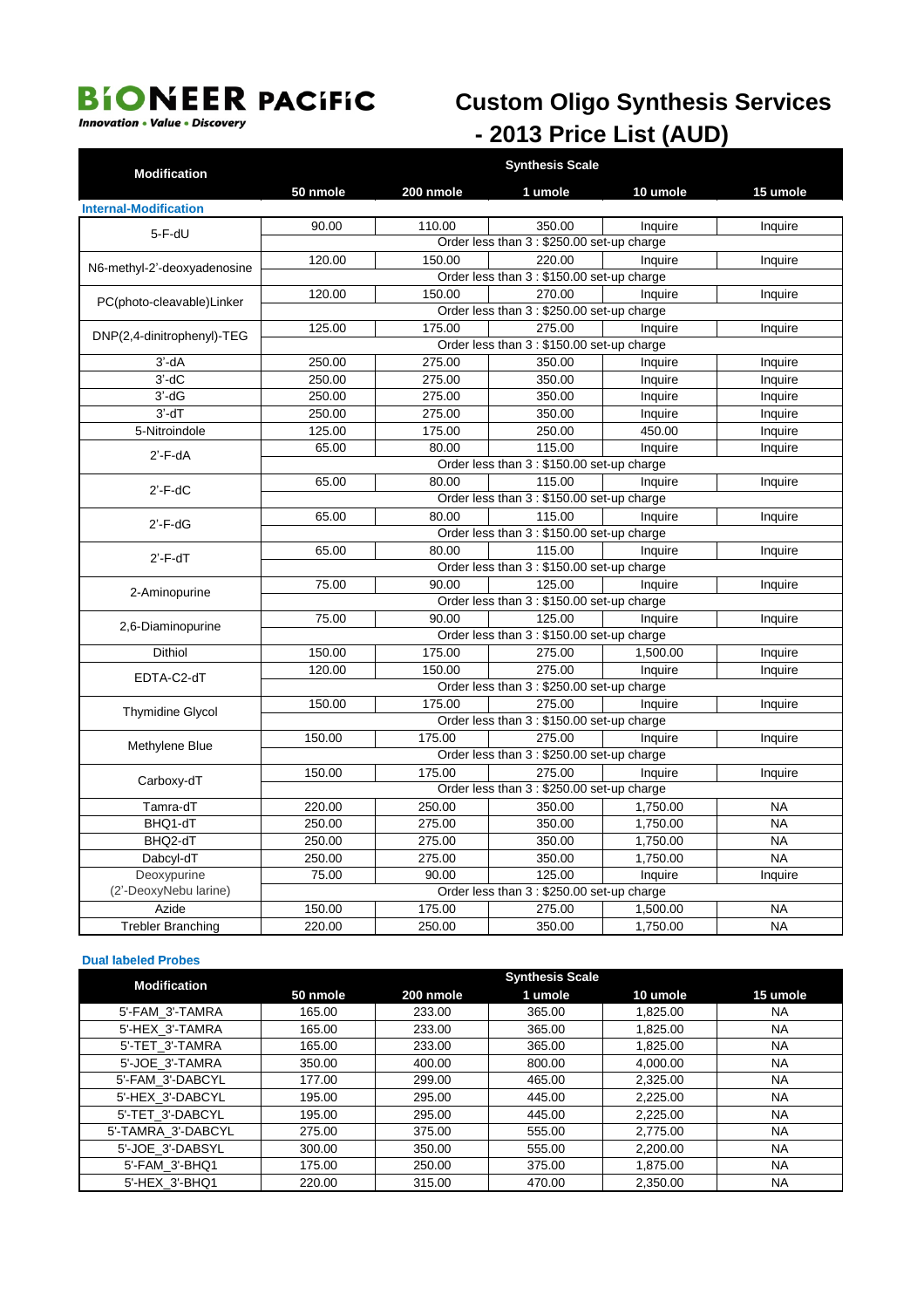#### **Custom Oligo Synthesis Services**

**Innovation • Value • Discovery** 

### - 2013 Price List (AUD)

| <b>Modification</b>        | <b>Synthesis Scale</b> |           |         |          |           |  |  |  |
|----------------------------|------------------------|-----------|---------|----------|-----------|--|--|--|
|                            | 50 nmole               | 200 nmole | 1 umole | 10 umole | 15 umole  |  |  |  |
| <b>Dual labeled Probes</b> |                        |           |         |          |           |  |  |  |
| 5'-TET 3'-BHQ1             | 210.00                 | 295.00    | 445.00  | 2,225.00 | NA.       |  |  |  |
| 5'-JOE 3'-BHQ1             | 350.00                 | 400.00    | 600.00  | 3,000.00 | <b>NA</b> |  |  |  |
| 5'-TAMRA 3'-BHQ1           | 300.00                 | 350.00    | 550.00  | 2,200.00 | NA        |  |  |  |
| 5'-ROX 3'-BHQ1             | 275.00                 | 320.00    | 520.00  | 2,080.00 | <b>NA</b> |  |  |  |
| 5'-Texas Red 3'-BHQ1       | 275.00                 | 320.00    | 520.00  | 2,080.00 | NA.       |  |  |  |
| 5'-Cv3 3'-BHQ1             | 400.00                 | 450.00    | 650.00  | 2,600.00 | <b>NA</b> |  |  |  |
| 5'-FAM 3'-BHQ2             | 175.00                 | 250.00    | 375.00  | 1,875.00 | <b>NA</b> |  |  |  |
| 5'-HEX 3'-BHQ2             | 220.00                 | 315.00    | 470.00  | 2,350.00 | NA.       |  |  |  |
| 5'-TET 3'-BHQ2             | 210.00                 | 295.00    | 445.00  | 2,225.00 | <b>NA</b> |  |  |  |
| 5'-JOE 3'-BHQ2             | 350.00                 | 400.00    | 600.00  | 3,000.00 | NA.       |  |  |  |
| 5'-TAMRA 3'-BHQ2           | 350.00                 | 380.00    | 570.00  | 2,850.00 | <b>NA</b> |  |  |  |
| 5'-ROX 3'-BHQ2             | 350.00                 | 380.00    | 570.00  | 2,850.00 | NA        |  |  |  |
| 5'-Texas Red 3'-BHQ2       | 350.00                 | 390.00    | 625.00  | 3,125.00 | NA        |  |  |  |
| 5'-Cv5 3'-BHQ2             | 275.00                 | 320.00    | 480.00  | 2,400.00 | NA.       |  |  |  |
| 5'-Cy3_3'-BHQ2             | 275.00                 | 320.00    | 480.00  | 2,400.00 | <b>NA</b> |  |  |  |
| 5'-FAM BHQ1-dT Amine-3'    | 375.00                 | 450.00    | 650.00  | 2,650.00 | <b>NA</b> |  |  |  |
| 5'-FAM Tamra-dT PO4-3'     | 375.00                 | 450.00    | 650.00  | 2,650.00 | <b>NA</b> |  |  |  |

#### 2. HT / Plate Oligos **High Throughput Oligo Synthesis Services** - 2013 Price List (AUD)

#### **Synthesis & Purification Alternatives**

|                        |          | <b>Price AU\$</b> | <b>Purification Price (AU\$)</b> |             |             |  |
|------------------------|----------|-------------------|----------------------------------|-------------|-------------|--|
| <b>Synthesis Scale</b> | Cat. No. |                   | <b>BioRP</b>                     | <b>PAGE</b> | <b>HPLC</b> |  |
| 25 nmole               | H-1001   | \$0.17            | Free                             |             |             |  |
| 50 nmole               | H-1010   | 0.21              | Free                             | 25.00       | 20.00       |  |
| 200 nmole              | H-1011   | 0.39              | Free                             | 30.00       | 25.00       |  |
| 1 umole                | H-1012   | 0.94              | Free                             | 50.00       | 50.00       |  |
| 10 umole               | H-1013   | 7.00              | Free                             |             |             |  |
| 15 umole               | H-1014   | 11.00             | Free                             |             |             |  |
| <b>Modifications</b>   |          |                   |                                  |             |             |  |
| <b>Modification</b>    |          |                   | <b>Synthesis Scale</b>           |             |             |  |
|                        | 50 nmole | 200 nmole         | 1 umole                          | 10 umole    | 15 umole    |  |
| <b>5'-Modification</b> |          |                   |                                  |             |             |  |
| 5' C6 Amine            | 5.00     | 12.50             | 20.00                            | 95.00       | <b>NA</b>   |  |
| 5' Phosphate           | 5.00     | 12.50             | 20.00                            | 90.00       | <b>NA</b>   |  |
| 5' Biotin              | 19.00    | 24.00             | 47.50                            | 190.00      | <b>NA</b>   |  |
| 5' Thiol               | 35.00    | 45.00             | 65.00                            | 345.00      | <b>NA</b>   |  |
| 5' C3 spacer           | 15.00    | 20.00             | 32.50                            | 140.00      | <b>NA</b>   |  |
| 5' C6 spacer           | 15.00    | 20.00             | 32.50                            | 140.00      | <b>NA</b>   |  |
| 5' C12 spacer          | 15.00    | 20.00             | 32.50                            | 140.00      | <b>NA</b>   |  |
| 5' 18 atom spacer      | 23.50    | 27.50             | 40.00                            | 160.00      | <b>NA</b>   |  |
| 5' dS spacer           | 23.50    | 27.50             | 40.00                            | 160.00      | <b>NA</b>   |  |
| 5' FAM                 | 28.00    | 33.50             | 71.00                            | 282.50      | <b>NA</b>   |  |
| 5' TAMRA               | 70.00    | 75.00             | 125.00                           | 487.50      | <b>NA</b>   |  |
| 5' HEX                 | 27.50    | 33.00             | 69.00                            | 300.00      | <b>NA</b>   |  |
| 5' TET                 | 27.50    | 92.50             | 69.00                            | 712.50      | <b>NA</b>   |  |
| 5' Texas Red           | 82.50    | 92.50             | 142.50                           | 712.50      | <b>NA</b>   |  |
| 5' JOE                 | 82.50    | 75.00             | 142.50                           | 625.00      | <b>NA</b>   |  |
| 5' ROX                 | 70.00    | 50.00             | 125.00                           | 525.00      | <b>NA</b>   |  |
| 5' CY5                 | 40.00    | 50.00             | 100.00                           | 525.00      | <b>NA</b>   |  |
| 5' CY3                 | 40.00    | 50.00             | 100.00                           | 525.00      | <b>NA</b>   |  |
| 5' IR700               | 40.00    | 50.00             | 100.00                           | 525.00      | <b>NA</b>   |  |
| 5' IR800               | 40.00    | 50.00             | 100.00                           | 525.00      | <b>NA</b>   |  |
| 5'-C10 Carboxvlic Acid | 28.00    | 33.50             | 71.00                            | 282.50      | <b>NA</b>   |  |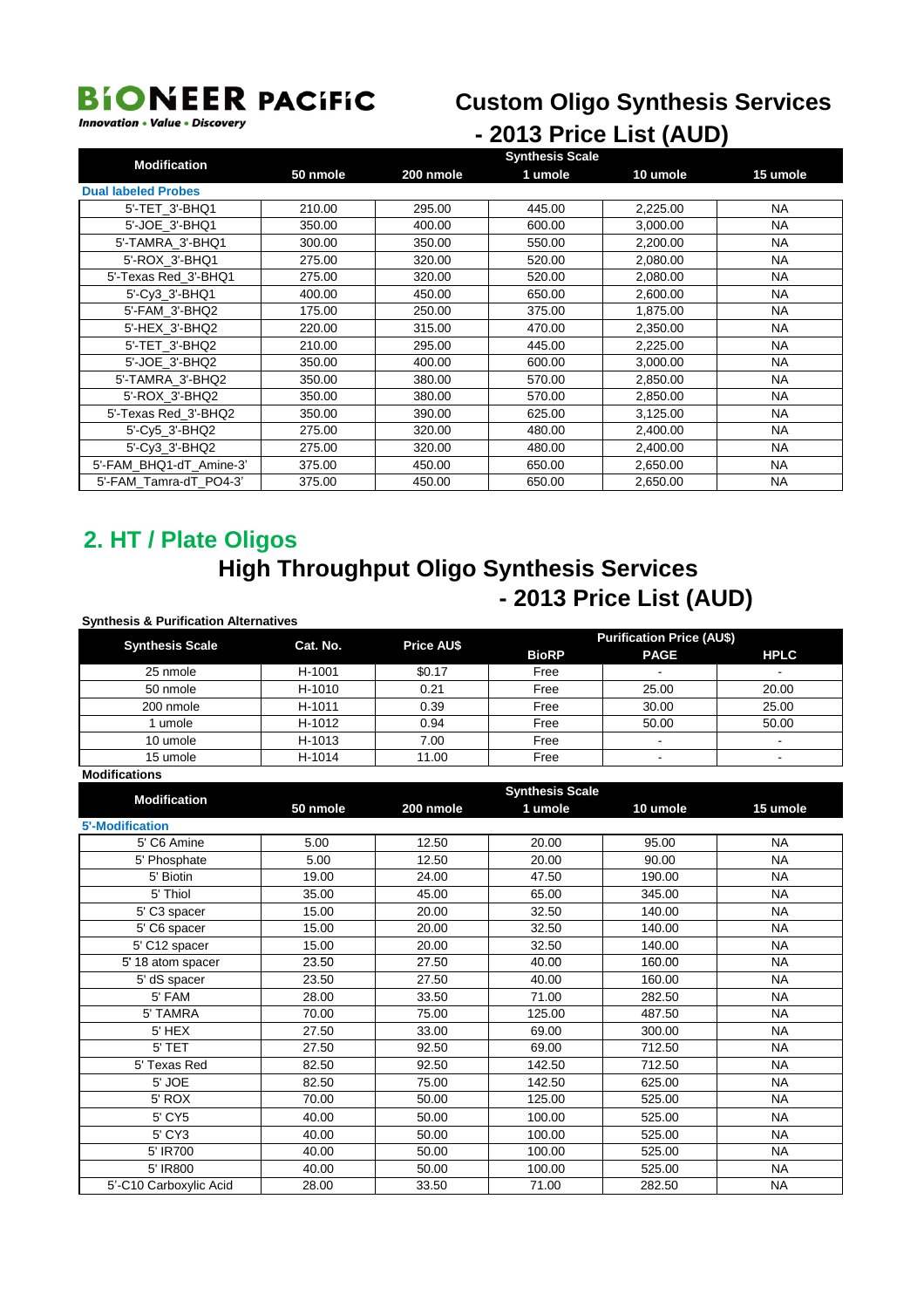**Innovation • Value • Discovery** 

### **Custom Oligo Synthesis Services** - 2013 Price List (AUD)

| <b>Modification</b>                     | <b>Synthesis Scale</b> |           |         |           |           |  |  |
|-----------------------------------------|------------------------|-----------|---------|-----------|-----------|--|--|
|                                         | 50 nmole               | 200 nmole | 1 umole | 10 umole  | 15 umole  |  |  |
| <b>5'-Modification</b>                  |                        |           |         |           |           |  |  |
| 5'-C2 Aldehyde                          | 72.50                  | 77.50     | 120.00  | 375.00    | <b>NA</b> |  |  |
| $5'-Cy5.5$                              | 40.00                  | 50.00     | 100.00  | 525.00    | <b>NA</b> |  |  |
| 5'-Cholesteryl                          | 40.00                  | 50.00     | 120.00  | 600.00    | <b>NA</b> |  |  |
| 5'-Dabcyl                               | 72.50                  | 87.50     | 120.00  | 600.00    | <b>NA</b> |  |  |
| 5'-Zebularine                           | 32.50                  | 40.00     | 57.50   | Inquire   | Inquire   |  |  |
| 5'-Ara-dC                               | 40.00                  | 50.00     | 155.00  | Inquire   | Inquire   |  |  |
| $5-F-dU$                                | 45.00                  | 55.00     | 175.00  | Inquire   | Inquire   |  |  |
| $2^{\prime}$ , $3^{\prime}$ -dd $A$ ,   | 32.50                  | 40.00     | 57.50   | Inquire   | Inquire   |  |  |
| $2^{\prime}$ , $3^{\prime}$ -dd $C$     | 32.50                  | 40.00     | 57.50   | Inquire   | Inquire   |  |  |
| $2^{\prime}$ , $3^{\prime}$ -dd $G$     | 55.00                  | 67.50     | 165.00  | Inquire   | Inquire   |  |  |
| $2^{\prime}$ , $3^{\prime}$ -dd $T$     | 32.50                  | 40.00     | 57.50   | Inquire   | Inquire   |  |  |
| N6-methyl-2'-deoxyadenosine             | 60.00                  | 75.00     | 110.00  | Inquire   | Inquire   |  |  |
| PC(photo-cleavable) Amine<br>Linker     | 60.00                  | 75.00     | 110.00  | Inquire   | Inquire   |  |  |
| PC(photo-cleavable) Biotin<br>Linker    | 60.00                  | 75.00     | 110.00  | Inquire   | Inquire   |  |  |
| DNP(2,4-dinitrophenyl)-TEG              | 62.50                  | 87.50     | 137.50  | Inquire   | Inquire   |  |  |
| Cy3.5                                   | 90.00                  | 125.00    | 190.00  | 525.00    | Inquire   |  |  |
| $3'-dA$                                 | 125.00                 | 137.50    | 175.00  | Inquire   | Inquire   |  |  |
| $3'-dC$                                 | 125.00                 | 137.50    | 175.00  | Inquire   | Inquire   |  |  |
| $3'-dG$                                 | 125.00                 | 137.50    | 175.00  | Inquire   | Inquire   |  |  |
| $3'-dT$                                 | 125.00                 | 137.50    | 175.00  | Inquire   | Inquire   |  |  |
| 5-Nitroindole                           | 62.50                  | 87.50     | 125.00  | 225       | Inquire   |  |  |
| $2'$ -F-dA                              | 32.50                  | 40.00     | 57.50   | Inquire   | Inquire   |  |  |
| $2'$ -F-dC                              | 32.50                  | 40.00     | 57.50   | Inquire   | Inquire   |  |  |
| $2'$ -F-dG                              | 32.50                  | 40.00     | 57.50   | Inquire   | Inquire   |  |  |
| $2'$ -F-d $T$                           | 32.50                  | 40.00     | 57.50   | Inquire   | Inquire   |  |  |
| Maleimide                               | 25.00                  | 32.50     | 47.50   | 175.00    | Inquire   |  |  |
| 2-Aminopurine                           | 37.50                  | 45.00     | 62.50   | Inquire   | Inquire   |  |  |
| 2,6-Diaminopurine                       | 37.50                  | 45.00     | 62.50   | Inquire   | Inquire   |  |  |
| Dithiol                                 | 75.00                  | 87.50     | 137.50  | 750.00    | Inquire   |  |  |
| BHQ <sub>2</sub>                        | 90.00                  | 110.00    | 165.00  | 450.00    | Inquire   |  |  |
| EDTA-C2-dT                              | 60.00                  | 75.00     | 137.50  | Inquire   | Inquire   |  |  |
| Thymidine Glycol                        | 75.00                  | 87.50     | 137.50  | Inquire   | Inquire   |  |  |
| 5' Methylene Blue                       | 75.00                  | 87.50     | 137.50  | <b>NA</b> | <b>NA</b> |  |  |
| 5' AMCA (amino-methyl-                  |                        |           |         |           |           |  |  |
| coumarin-acetate)                       | 62.50                  | 87.50     | 137.50  | <b>NA</b> | <b>NA</b> |  |  |
| 5' Carboxy-dT                           | 75.00                  | 87.50     | 137.50  | NA        | NA        |  |  |
| 5' Deoxypurine (2'-DeoxyNebu<br>larine) | 37.50                  | 45.00     | 62.50   | <b>NA</b> | <b>NA</b> |  |  |
| 5' PEG-2000                             | 137.50                 | 160.00    | 260.00  | 1,040.00  | <b>NA</b> |  |  |
| 5'-BromoHexyl(Br)                       | 75.00                  | 87.50     | 137.50  | 750.00    | <b>NA</b> |  |  |
| 5' Acridine                             | 62.50                  | 87.50     | 137.50  | Inquire   | <b>NA</b> |  |  |
| 5' Acrylamide (acrydite)                | 45.00                  | 55.00     | 175.00  | 625.00    | <b>NA</b> |  |  |
| 5'-Yakima Yellow                        | 125.00                 | 137.50    | 175.00  | Inquire   | <b>NA</b> |  |  |
| 5' C12-Amine                            | 20.00                  | 30.00     | 50.00   | 150.00    | <b>NA</b> |  |  |
| 3' C6 Amine                             | 7.50                   | 15.00     | 23.50   | 117.50    | <b>NA</b> |  |  |
| 3' Phosphate                            | 11.00                  | 15.00     | 22.50   | 120.00    | <b>NA</b> |  |  |
| 3' Biotin                               | 27.00                  | 30.00     | 50.00   | 260.00    | <b>NA</b> |  |  |
| 3' C3 spacer                            | 18.00                  | 22.50     | 33.00   | 140.00    | NA        |  |  |
| 3' C6 spacer                            | 18.00                  | 22.50     | 33.00   | 140.00    | <b>NA</b> |  |  |
| 3' C12 spacer                           | 18.00                  | 22.50     | 33.00   | 140.00    | <b>NA</b> |  |  |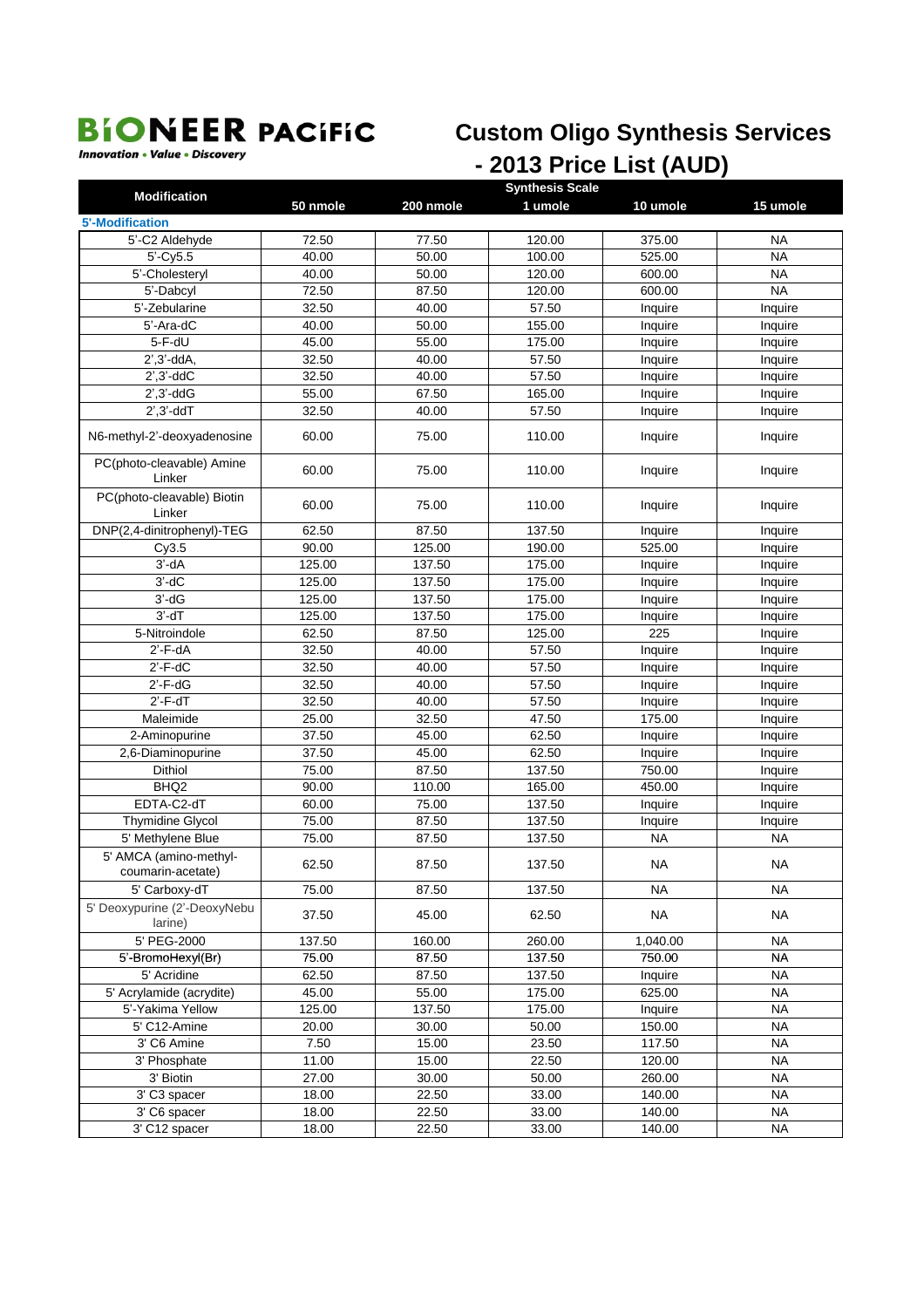## **Custom Oligo Synthesis Services**

**Innovation • Value • Discovery** 

## - 2013 Price List (AUD)

| <b>Modification</b>                         |          |           | <b>Synthesis Scale</b> |           |           |
|---------------------------------------------|----------|-----------|------------------------|-----------|-----------|
|                                             | 50 nmole | 200 nmole | 1 umole                | 10 umole  | 15 umole  |
| <b>3'-Modification</b>                      |          |           |                        |           |           |
| 3' C18 atom spacer                          | 22.50    | 27.50     | 40.00                  | 162.50    | NA        |
| 3' dS spacer                                | 23.50    | 27.50     | 40.00                  | 160.00    | <b>NA</b> |
| 3' FAM                                      | 25.00    | 30.00     | 55.00                  | 335.00    | <b>NA</b> |
| 3' TAMRA                                    | 38.50    | 48.00     | 68.50                  | 375.00    | <b>NA</b> |
| 3' Thiol                                    | 35.00    | 45.00     | 65.00                  | 345.00    | <b>NA</b> |
| 3' Texas Red                                | 82.50    | 92.50     | 142.50                 | 712.50    | <b>NA</b> |
| 3' JOE                                      | 82.50    | 92.50     | 142.50                 | 712.50    | <b>NA</b> |
| 3' ROX                                      | 70.00    | 75.00     | 125.00                 | 625.00    | <b>NA</b> |
| 3' CY5                                      | 47.50    | 57.50     | 87.50                  | 525.00    | <b>NA</b> |
| 3' CY3                                      | 47.50    | 57.50     | 87.50                  | 525.00    | <b>NA</b> |
| 3' Dabcyl                                   | 40.00    | 50.00     | 100.00                 | 525.00    | <b>NA</b> |
| 3' BHQ1                                     | 40.00    | 50.00     | 100.00                 | 525.00    | <b>NA</b> |
| 3' BHQ2                                     | 40.00    | 50.00     | 100.00                 | 525.00    | <b>NA</b> |
| 3'-Cholesteryl                              | 40.00    | 50.00     | 60.00                  | 600.00    | <b>NA</b> |
| 3'-Inverted dT                              | 19.00    | 25.00     | 20.00                  | 190.00    | <b>NA</b> |
| 3'-dT-HEX                                   | 27.50    | 33.00     | 34.50                  | 300.00    | Inquire   |
| Zebularine                                  | 32.50    | 40.00     | 57.50                  | Inquire   | Inquire   |
| Ara-dC                                      | 40.00    | 50.00     | 155.00                 | Inquire   | Inquire   |
| 5-F-dU                                      | 45.00    | 55.00     | 175.00                 | Inquire   | Inquire   |
| $2^{\prime}$ , $3^{\prime}$ -dd $C$         | 40.00    | 50.00     | 155.00                 | Inquire   | Inquire   |
| N6-methyl-2'-deoxyadenosine                 | 60.00    | 75.00     | 110.00                 | Inquire   | Inquire   |
| DNP(2,4-dinitrophenyl)-TEG                  | 62.50    | 87.50     | 137.50                 | Inquire   | Inquire   |
| Cy3.5                                       | 90.00    | 125.00    | 190.00                 | 525.00    | Inquire   |
| Cy5.5                                       | 90.00    | 125.00    | 190.00                 | 525.00    | Inquire   |
| Puromycine                                  | 40.00    | 50.00     | 100.00                 | 525.00    | Inquire   |
| Yakima Yellow                               | 60.00    | 75.00     | 110.00                 | Inquire   | Inquire   |
| $3'$ -d $A$                                 | 125.00   | 137.50    | 175.00                 | Inquire   | Inquire   |
| $3'-dC$                                     | 125.00   | 137.50    | 175.00                 | Inquire   | Inquire   |
| $3'-dG$                                     | 125.00   | 137.50    | 175.00                 | Inquire   | Inquire   |
| $3'-dT$                                     | 125.00   | 137.50    | 175.00                 | Inquire   | Inquire   |
| 5-Nitroindole                               | 62.50    | 87.50     | 125.00                 | 225.00    | Inquire   |
| $2'$ -F-dA                                  | 32.50    | 40.00     | 57.50                  | Inquire   | Inquire   |
| $2'$ -F-dC                                  | 32.50    | 40.00     | 57.50                  | Inquire   | Inquire   |
| $2'$ -F-dG                                  | 32.50    | 40.00     | 57.50                  | Inquire   | Inquire   |
| $2'$ -F-dT                                  | 32.50    | 40.00     | 57.50                  | Inquire   | Inquire   |
| Maleimide                                   | 25.00    | 32.50     | 47.50                  | 175.00    | Inquire   |
| 2-Aminopurine                               | 37.50    | 45.00     | 62.50                  | Inquire   | Inquire   |
| 2,6-Diaminopurine                           | 37.50    | 45.00     | 62.50                  | Inquire   | Inquire   |
| Dithiol                                     | 75.00    | 87.50     | 137.50                 | 750.00    | Inquire   |
| EDTA-C2-dT                                  | 60.00    | 75.00     | 137.50                 | Inquire   | Inquire   |
| <b>Thymidine Glycol</b>                     | 75.00    | 87.50     | 137.50                 | Inquire   | Inquire   |
| 3' Methylene Blue                           | 75.00    | 87.50     | 137.50                 | <b>NA</b> | <b>NA</b> |
| 3' AMCA (amino-methyl-<br>coumarin-acetate) | 62.50    | 87.50     | 137.50                 | <b>NA</b> | <b>NA</b> |
| 3' Deoxypurine (2'-DeoxyNebu<br>larine)     | 37.50    | 45.00     | 62.50                  | <b>NA</b> | <b>NA</b> |
| 3' PEG-2000                                 | 137.50   | 160.00    | 260.00                 | 1040.00   | <b>NA</b> |
| 3' Azide                                    | 75.00    | 87.50     | 137.50                 | 750.00    | <b>NA</b> |
| 3' Acrylamide (acrydite)                    | 45.00    | 55.00     | 175.00                 | 750.00    | NA        |
| 3' Trebler Branching                        | 110.00   | 125.00    | 175.00                 | 875.00    | <b>NA</b> |
| 3'-Inverted dA                              | 19.00    | 25.00     | 40.00                  | 190.00    | <b>NA</b> |
| 3'-Inverted dC                              | 19.00    | 25.00     | 40.00                  | 190.00    | NA        |
| 3'-Inverted dG                              | 19.00    | 25.00     | 40.00                  | 190.00    | <b>NA</b> |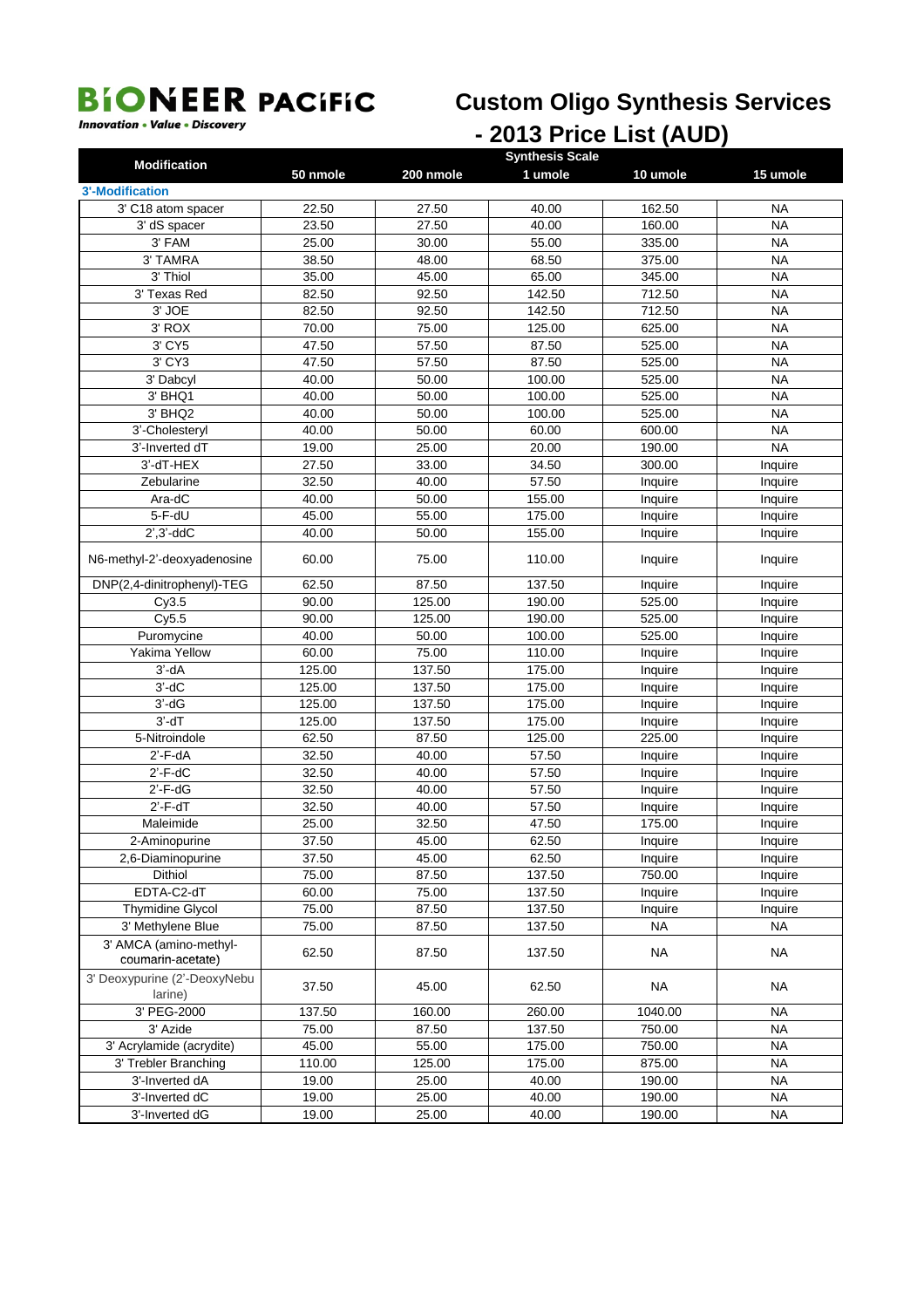## **Custom Oligo Synthesis Services**

## *Innovation • Value • Discovery* **- 2013 Price List** (AUD)

| <b>Internal-Modification</b><br>54.00<br>67.50<br>105.00<br>420.00<br><b>NA</b><br><b>Internal Amine</b><br><b>NA</b><br>72.50<br>77.50<br>120.00<br>600.00<br>Internal Biotin<br><b>Internal FAM</b><br>72.50<br>87.50<br>120.00<br>600.00<br><b>NA</b><br>Internal C3 spacer<br>17.50<br>22.50<br>31.50<br>145.00<br><b>NA</b><br>Internal C6 spacer<br>17.50<br>22.50<br>31.50<br>145.00<br><b>NA</b><br>17.50<br>22.50<br>31.50<br>145.00<br><b>NA</b><br>Internal C12 spacer<br>22.50<br>25.00<br>40.00<br>160.00<br><b>NA</b><br>Internal 18 atom spacer<br>23.50<br>27.50<br>40.00<br><b>NA</b><br>Internal dS spacer<br>160.00<br>Phosphorothioate<br>1.50<br>2.00<br>10.00<br>ΝA<br>(per insertion)<br>5-Methyl dC<br>23.50<br>160.00<br><b>NA</b><br>27.50<br>40.00<br>3.50<br>4.00<br>7.50<br>30.00<br><b>NA</b><br>Inosine<br>3.50<br>3.75<br>5.50<br>27.50<br>Deoxy Uridine<br>NA<br>3.00<br>3.50<br>7.00<br><b>NA</b><br>2'-O-Methyl<br>27.50<br>35.00<br><b>NA</b><br>5-Bromo dU<br>45.00<br>65.00<br>300.00<br>8-Oxo-dA<br>72.50<br>87.50<br>120.00<br>600.00<br><b>NA</b><br>8-Oxo-dG<br>72.50<br>120.00<br>600.00<br><b>NA</b><br>87.50<br>72.50<br>77.50<br>120.00<br>600.00<br><b>NA</b><br>Ferrocene-dT<br>5-hydroxymethyl-dC<br>72.50<br>87.50<br>120.00<br>600.00<br>Inquire<br>5-Hydroxy-dU<br>72.50<br>87.50<br>120.00<br>600.00<br>Inquire<br>5-hydroxymethyl-dU<br>72.50<br>87.50<br>120.00<br>600.00<br>Inquire<br>5-F-du<br>45.00<br>55.00<br>175.00<br>875.00<br>Inquire<br><b>Biotin-TEG</b><br><b>NA</b><br>25.00<br>32.50<br>47.50<br>190.00<br>57.50<br>32.50<br>40.00<br>Zebularine<br>Inquire<br>Inquire<br>Ara-dC<br>40.00<br>50.00<br>155.00<br>Inquire<br>Inquire<br>5-F-dU<br>55.00<br>175.00<br>45.00<br>Inquire<br>Inquire<br>60.00<br>75.00<br>110.00<br>N6-methyl-2'-deoxyadenosine<br>Inquire<br>Inquire<br>75.00<br>PC(photo-cleavable)Linker<br>60.00<br>135.00<br>Inquire<br>Inquire<br>DNP(2,4-dinitrophenyl)-TEG<br>87.50<br>62.50<br>137.50<br>Inquire<br>Inquire<br>$3'$ -d $A$<br>125.00<br>137.50<br>175.00<br>Inquire<br>Inquire<br>$3'-dC$<br>125.00<br>137.50<br>175.00<br>Inquire<br>Inquire<br>$3'$ -d $G$<br>125.00<br>137.50<br>175.00<br>Inquire<br>Inquire<br>$3'$ -d $T$<br>125.00<br>137.50<br>175.00<br>Inquire<br>Inquire<br>5-Nitroindole<br>62.50<br>87.50<br>125.00<br>225.00<br>Inquire<br>$2'$ -F-dA<br>32.50<br>40.00<br>57.50<br>Inquire<br>Inquire<br>32.50<br>$2'$ -F-dC<br>40.00<br>57.50<br>Inquire<br>Inquire<br>$2'$ - $F$ -d $G$<br>32.50<br>40.00<br>57.50<br>Inquire<br>Inquire<br>$2'$ -F-dT<br>32.50<br>40.00<br>57.50<br>Inquire<br>Inquire<br>37.50<br>45.00<br>62.50<br>2-Aminopurine<br>Inquire<br>Inquire<br>37.50<br>45.00<br>62.50<br>2,6-Diaminopurine<br>Inquire<br>Inquire<br><b>Dithiol</b><br>75.00<br>87.50<br>137.50<br>750.00<br>Inquire<br>EDTA-C2-dT<br>75.00<br>137.50<br>60.00<br>Inquire<br>Inquire<br><b>Thymidine Glycol</b><br>137.50<br>75.00<br>87.50<br>Inquire<br>Inquire<br>75.00<br><b>NA</b><br><b>NA</b><br>Methylene Blue<br>87.50<br>137.50<br><b>NA</b><br>75.00<br>87.50<br>137.50<br><b>NA</b><br>Carboxy-dT<br>Tamra-dT<br>110.00<br>125.00<br>175.00<br>875.00<br><b>NA</b><br>125.00<br>137.50<br>175.00<br>875.00<br><b>NA</b><br>BHQ1-dT<br>125.00<br>137.50<br>175.00<br>875.00<br><b>NA</b><br>BHQ2-dT<br>175.00<br>Dabcyl-dT<br>125.00<br>137.50<br>875.00<br><b>NA</b><br>Deoxypurine (2'-DeoxyNebu<br><b>NA</b><br>37.50<br>45.00<br>62.50<br><b>NA</b><br>larine)<br>Azide<br>75.00<br>87.50<br>137.50<br>750.00<br><b>NA</b><br>110.00 | <b>Modification</b>      |          |           | <b>Synthesis Scale</b> |          |           |
|-----------------------------------------------------------------------------------------------------------------------------------------------------------------------------------------------------------------------------------------------------------------------------------------------------------------------------------------------------------------------------------------------------------------------------------------------------------------------------------------------------------------------------------------------------------------------------------------------------------------------------------------------------------------------------------------------------------------------------------------------------------------------------------------------------------------------------------------------------------------------------------------------------------------------------------------------------------------------------------------------------------------------------------------------------------------------------------------------------------------------------------------------------------------------------------------------------------------------------------------------------------------------------------------------------------------------------------------------------------------------------------------------------------------------------------------------------------------------------------------------------------------------------------------------------------------------------------------------------------------------------------------------------------------------------------------------------------------------------------------------------------------------------------------------------------------------------------------------------------------------------------------------------------------------------------------------------------------------------------------------------------------------------------------------------------------------------------------------------------------------------------------------------------------------------------------------------------------------------------------------------------------------------------------------------------------------------------------------------------------------------------------------------------------------------------------------------------------------------------------------------------------------------------------------------------------------------------------------------------------------------------------------------------------------------------------------------------------------------------------------------------------------------------------------------------------------------------------------------------------------------------------------------------------------------------------------------------------------------------------------------------------------------------------------------------------------------------------------------------------------------------------------------------------------------------------------------------------------------------------------------------------------------------------------------------------------------------------------------------------------------------------------------------------------------------------------------------------------------------------------------------------------------------------------------------------------------|--------------------------|----------|-----------|------------------------|----------|-----------|
|                                                                                                                                                                                                                                                                                                                                                                                                                                                                                                                                                                                                                                                                                                                                                                                                                                                                                                                                                                                                                                                                                                                                                                                                                                                                                                                                                                                                                                                                                                                                                                                                                                                                                                                                                                                                                                                                                                                                                                                                                                                                                                                                                                                                                                                                                                                                                                                                                                                                                                                                                                                                                                                                                                                                                                                                                                                                                                                                                                                                                                                                                                                                                                                                                                                                                                                                                                                                                                                                                                                                                                             |                          | 50 nmole | 200 nmole | 1 umole                | 10 umole | 15 umole  |
|                                                                                                                                                                                                                                                                                                                                                                                                                                                                                                                                                                                                                                                                                                                                                                                                                                                                                                                                                                                                                                                                                                                                                                                                                                                                                                                                                                                                                                                                                                                                                                                                                                                                                                                                                                                                                                                                                                                                                                                                                                                                                                                                                                                                                                                                                                                                                                                                                                                                                                                                                                                                                                                                                                                                                                                                                                                                                                                                                                                                                                                                                                                                                                                                                                                                                                                                                                                                                                                                                                                                                                             |                          |          |           |                        |          |           |
|                                                                                                                                                                                                                                                                                                                                                                                                                                                                                                                                                                                                                                                                                                                                                                                                                                                                                                                                                                                                                                                                                                                                                                                                                                                                                                                                                                                                                                                                                                                                                                                                                                                                                                                                                                                                                                                                                                                                                                                                                                                                                                                                                                                                                                                                                                                                                                                                                                                                                                                                                                                                                                                                                                                                                                                                                                                                                                                                                                                                                                                                                                                                                                                                                                                                                                                                                                                                                                                                                                                                                                             |                          |          |           |                        |          |           |
|                                                                                                                                                                                                                                                                                                                                                                                                                                                                                                                                                                                                                                                                                                                                                                                                                                                                                                                                                                                                                                                                                                                                                                                                                                                                                                                                                                                                                                                                                                                                                                                                                                                                                                                                                                                                                                                                                                                                                                                                                                                                                                                                                                                                                                                                                                                                                                                                                                                                                                                                                                                                                                                                                                                                                                                                                                                                                                                                                                                                                                                                                                                                                                                                                                                                                                                                                                                                                                                                                                                                                                             |                          |          |           |                        |          |           |
|                                                                                                                                                                                                                                                                                                                                                                                                                                                                                                                                                                                                                                                                                                                                                                                                                                                                                                                                                                                                                                                                                                                                                                                                                                                                                                                                                                                                                                                                                                                                                                                                                                                                                                                                                                                                                                                                                                                                                                                                                                                                                                                                                                                                                                                                                                                                                                                                                                                                                                                                                                                                                                                                                                                                                                                                                                                                                                                                                                                                                                                                                                                                                                                                                                                                                                                                                                                                                                                                                                                                                                             |                          |          |           |                        |          |           |
|                                                                                                                                                                                                                                                                                                                                                                                                                                                                                                                                                                                                                                                                                                                                                                                                                                                                                                                                                                                                                                                                                                                                                                                                                                                                                                                                                                                                                                                                                                                                                                                                                                                                                                                                                                                                                                                                                                                                                                                                                                                                                                                                                                                                                                                                                                                                                                                                                                                                                                                                                                                                                                                                                                                                                                                                                                                                                                                                                                                                                                                                                                                                                                                                                                                                                                                                                                                                                                                                                                                                                                             |                          |          |           |                        |          |           |
|                                                                                                                                                                                                                                                                                                                                                                                                                                                                                                                                                                                                                                                                                                                                                                                                                                                                                                                                                                                                                                                                                                                                                                                                                                                                                                                                                                                                                                                                                                                                                                                                                                                                                                                                                                                                                                                                                                                                                                                                                                                                                                                                                                                                                                                                                                                                                                                                                                                                                                                                                                                                                                                                                                                                                                                                                                                                                                                                                                                                                                                                                                                                                                                                                                                                                                                                                                                                                                                                                                                                                                             |                          |          |           |                        |          |           |
|                                                                                                                                                                                                                                                                                                                                                                                                                                                                                                                                                                                                                                                                                                                                                                                                                                                                                                                                                                                                                                                                                                                                                                                                                                                                                                                                                                                                                                                                                                                                                                                                                                                                                                                                                                                                                                                                                                                                                                                                                                                                                                                                                                                                                                                                                                                                                                                                                                                                                                                                                                                                                                                                                                                                                                                                                                                                                                                                                                                                                                                                                                                                                                                                                                                                                                                                                                                                                                                                                                                                                                             |                          |          |           |                        |          |           |
|                                                                                                                                                                                                                                                                                                                                                                                                                                                                                                                                                                                                                                                                                                                                                                                                                                                                                                                                                                                                                                                                                                                                                                                                                                                                                                                                                                                                                                                                                                                                                                                                                                                                                                                                                                                                                                                                                                                                                                                                                                                                                                                                                                                                                                                                                                                                                                                                                                                                                                                                                                                                                                                                                                                                                                                                                                                                                                                                                                                                                                                                                                                                                                                                                                                                                                                                                                                                                                                                                                                                                                             |                          |          |           |                        |          |           |
|                                                                                                                                                                                                                                                                                                                                                                                                                                                                                                                                                                                                                                                                                                                                                                                                                                                                                                                                                                                                                                                                                                                                                                                                                                                                                                                                                                                                                                                                                                                                                                                                                                                                                                                                                                                                                                                                                                                                                                                                                                                                                                                                                                                                                                                                                                                                                                                                                                                                                                                                                                                                                                                                                                                                                                                                                                                                                                                                                                                                                                                                                                                                                                                                                                                                                                                                                                                                                                                                                                                                                                             |                          |          |           |                        |          |           |
|                                                                                                                                                                                                                                                                                                                                                                                                                                                                                                                                                                                                                                                                                                                                                                                                                                                                                                                                                                                                                                                                                                                                                                                                                                                                                                                                                                                                                                                                                                                                                                                                                                                                                                                                                                                                                                                                                                                                                                                                                                                                                                                                                                                                                                                                                                                                                                                                                                                                                                                                                                                                                                                                                                                                                                                                                                                                                                                                                                                                                                                                                                                                                                                                                                                                                                                                                                                                                                                                                                                                                                             |                          |          |           |                        |          |           |
|                                                                                                                                                                                                                                                                                                                                                                                                                                                                                                                                                                                                                                                                                                                                                                                                                                                                                                                                                                                                                                                                                                                                                                                                                                                                                                                                                                                                                                                                                                                                                                                                                                                                                                                                                                                                                                                                                                                                                                                                                                                                                                                                                                                                                                                                                                                                                                                                                                                                                                                                                                                                                                                                                                                                                                                                                                                                                                                                                                                                                                                                                                                                                                                                                                                                                                                                                                                                                                                                                                                                                                             |                          |          |           |                        |          |           |
|                                                                                                                                                                                                                                                                                                                                                                                                                                                                                                                                                                                                                                                                                                                                                                                                                                                                                                                                                                                                                                                                                                                                                                                                                                                                                                                                                                                                                                                                                                                                                                                                                                                                                                                                                                                                                                                                                                                                                                                                                                                                                                                                                                                                                                                                                                                                                                                                                                                                                                                                                                                                                                                                                                                                                                                                                                                                                                                                                                                                                                                                                                                                                                                                                                                                                                                                                                                                                                                                                                                                                                             |                          |          |           |                        |          |           |
|                                                                                                                                                                                                                                                                                                                                                                                                                                                                                                                                                                                                                                                                                                                                                                                                                                                                                                                                                                                                                                                                                                                                                                                                                                                                                                                                                                                                                                                                                                                                                                                                                                                                                                                                                                                                                                                                                                                                                                                                                                                                                                                                                                                                                                                                                                                                                                                                                                                                                                                                                                                                                                                                                                                                                                                                                                                                                                                                                                                                                                                                                                                                                                                                                                                                                                                                                                                                                                                                                                                                                                             |                          |          |           |                        |          |           |
|                                                                                                                                                                                                                                                                                                                                                                                                                                                                                                                                                                                                                                                                                                                                                                                                                                                                                                                                                                                                                                                                                                                                                                                                                                                                                                                                                                                                                                                                                                                                                                                                                                                                                                                                                                                                                                                                                                                                                                                                                                                                                                                                                                                                                                                                                                                                                                                                                                                                                                                                                                                                                                                                                                                                                                                                                                                                                                                                                                                                                                                                                                                                                                                                                                                                                                                                                                                                                                                                                                                                                                             |                          |          |           |                        |          |           |
|                                                                                                                                                                                                                                                                                                                                                                                                                                                                                                                                                                                                                                                                                                                                                                                                                                                                                                                                                                                                                                                                                                                                                                                                                                                                                                                                                                                                                                                                                                                                                                                                                                                                                                                                                                                                                                                                                                                                                                                                                                                                                                                                                                                                                                                                                                                                                                                                                                                                                                                                                                                                                                                                                                                                                                                                                                                                                                                                                                                                                                                                                                                                                                                                                                                                                                                                                                                                                                                                                                                                                                             |                          |          |           |                        |          |           |
|                                                                                                                                                                                                                                                                                                                                                                                                                                                                                                                                                                                                                                                                                                                                                                                                                                                                                                                                                                                                                                                                                                                                                                                                                                                                                                                                                                                                                                                                                                                                                                                                                                                                                                                                                                                                                                                                                                                                                                                                                                                                                                                                                                                                                                                                                                                                                                                                                                                                                                                                                                                                                                                                                                                                                                                                                                                                                                                                                                                                                                                                                                                                                                                                                                                                                                                                                                                                                                                                                                                                                                             |                          |          |           |                        |          |           |
|                                                                                                                                                                                                                                                                                                                                                                                                                                                                                                                                                                                                                                                                                                                                                                                                                                                                                                                                                                                                                                                                                                                                                                                                                                                                                                                                                                                                                                                                                                                                                                                                                                                                                                                                                                                                                                                                                                                                                                                                                                                                                                                                                                                                                                                                                                                                                                                                                                                                                                                                                                                                                                                                                                                                                                                                                                                                                                                                                                                                                                                                                                                                                                                                                                                                                                                                                                                                                                                                                                                                                                             |                          |          |           |                        |          |           |
|                                                                                                                                                                                                                                                                                                                                                                                                                                                                                                                                                                                                                                                                                                                                                                                                                                                                                                                                                                                                                                                                                                                                                                                                                                                                                                                                                                                                                                                                                                                                                                                                                                                                                                                                                                                                                                                                                                                                                                                                                                                                                                                                                                                                                                                                                                                                                                                                                                                                                                                                                                                                                                                                                                                                                                                                                                                                                                                                                                                                                                                                                                                                                                                                                                                                                                                                                                                                                                                                                                                                                                             |                          |          |           |                        |          |           |
|                                                                                                                                                                                                                                                                                                                                                                                                                                                                                                                                                                                                                                                                                                                                                                                                                                                                                                                                                                                                                                                                                                                                                                                                                                                                                                                                                                                                                                                                                                                                                                                                                                                                                                                                                                                                                                                                                                                                                                                                                                                                                                                                                                                                                                                                                                                                                                                                                                                                                                                                                                                                                                                                                                                                                                                                                                                                                                                                                                                                                                                                                                                                                                                                                                                                                                                                                                                                                                                                                                                                                                             |                          |          |           |                        |          |           |
|                                                                                                                                                                                                                                                                                                                                                                                                                                                                                                                                                                                                                                                                                                                                                                                                                                                                                                                                                                                                                                                                                                                                                                                                                                                                                                                                                                                                                                                                                                                                                                                                                                                                                                                                                                                                                                                                                                                                                                                                                                                                                                                                                                                                                                                                                                                                                                                                                                                                                                                                                                                                                                                                                                                                                                                                                                                                                                                                                                                                                                                                                                                                                                                                                                                                                                                                                                                                                                                                                                                                                                             |                          |          |           |                        |          |           |
|                                                                                                                                                                                                                                                                                                                                                                                                                                                                                                                                                                                                                                                                                                                                                                                                                                                                                                                                                                                                                                                                                                                                                                                                                                                                                                                                                                                                                                                                                                                                                                                                                                                                                                                                                                                                                                                                                                                                                                                                                                                                                                                                                                                                                                                                                                                                                                                                                                                                                                                                                                                                                                                                                                                                                                                                                                                                                                                                                                                                                                                                                                                                                                                                                                                                                                                                                                                                                                                                                                                                                                             |                          |          |           |                        |          |           |
|                                                                                                                                                                                                                                                                                                                                                                                                                                                                                                                                                                                                                                                                                                                                                                                                                                                                                                                                                                                                                                                                                                                                                                                                                                                                                                                                                                                                                                                                                                                                                                                                                                                                                                                                                                                                                                                                                                                                                                                                                                                                                                                                                                                                                                                                                                                                                                                                                                                                                                                                                                                                                                                                                                                                                                                                                                                                                                                                                                                                                                                                                                                                                                                                                                                                                                                                                                                                                                                                                                                                                                             |                          |          |           |                        |          |           |
|                                                                                                                                                                                                                                                                                                                                                                                                                                                                                                                                                                                                                                                                                                                                                                                                                                                                                                                                                                                                                                                                                                                                                                                                                                                                                                                                                                                                                                                                                                                                                                                                                                                                                                                                                                                                                                                                                                                                                                                                                                                                                                                                                                                                                                                                                                                                                                                                                                                                                                                                                                                                                                                                                                                                                                                                                                                                                                                                                                                                                                                                                                                                                                                                                                                                                                                                                                                                                                                                                                                                                                             |                          |          |           |                        |          |           |
|                                                                                                                                                                                                                                                                                                                                                                                                                                                                                                                                                                                                                                                                                                                                                                                                                                                                                                                                                                                                                                                                                                                                                                                                                                                                                                                                                                                                                                                                                                                                                                                                                                                                                                                                                                                                                                                                                                                                                                                                                                                                                                                                                                                                                                                                                                                                                                                                                                                                                                                                                                                                                                                                                                                                                                                                                                                                                                                                                                                                                                                                                                                                                                                                                                                                                                                                                                                                                                                                                                                                                                             |                          |          |           |                        |          |           |
|                                                                                                                                                                                                                                                                                                                                                                                                                                                                                                                                                                                                                                                                                                                                                                                                                                                                                                                                                                                                                                                                                                                                                                                                                                                                                                                                                                                                                                                                                                                                                                                                                                                                                                                                                                                                                                                                                                                                                                                                                                                                                                                                                                                                                                                                                                                                                                                                                                                                                                                                                                                                                                                                                                                                                                                                                                                                                                                                                                                                                                                                                                                                                                                                                                                                                                                                                                                                                                                                                                                                                                             |                          |          |           |                        |          |           |
|                                                                                                                                                                                                                                                                                                                                                                                                                                                                                                                                                                                                                                                                                                                                                                                                                                                                                                                                                                                                                                                                                                                                                                                                                                                                                                                                                                                                                                                                                                                                                                                                                                                                                                                                                                                                                                                                                                                                                                                                                                                                                                                                                                                                                                                                                                                                                                                                                                                                                                                                                                                                                                                                                                                                                                                                                                                                                                                                                                                                                                                                                                                                                                                                                                                                                                                                                                                                                                                                                                                                                                             |                          |          |           |                        |          |           |
|                                                                                                                                                                                                                                                                                                                                                                                                                                                                                                                                                                                                                                                                                                                                                                                                                                                                                                                                                                                                                                                                                                                                                                                                                                                                                                                                                                                                                                                                                                                                                                                                                                                                                                                                                                                                                                                                                                                                                                                                                                                                                                                                                                                                                                                                                                                                                                                                                                                                                                                                                                                                                                                                                                                                                                                                                                                                                                                                                                                                                                                                                                                                                                                                                                                                                                                                                                                                                                                                                                                                                                             |                          |          |           |                        |          |           |
|                                                                                                                                                                                                                                                                                                                                                                                                                                                                                                                                                                                                                                                                                                                                                                                                                                                                                                                                                                                                                                                                                                                                                                                                                                                                                                                                                                                                                                                                                                                                                                                                                                                                                                                                                                                                                                                                                                                                                                                                                                                                                                                                                                                                                                                                                                                                                                                                                                                                                                                                                                                                                                                                                                                                                                                                                                                                                                                                                                                                                                                                                                                                                                                                                                                                                                                                                                                                                                                                                                                                                                             |                          |          |           |                        |          |           |
|                                                                                                                                                                                                                                                                                                                                                                                                                                                                                                                                                                                                                                                                                                                                                                                                                                                                                                                                                                                                                                                                                                                                                                                                                                                                                                                                                                                                                                                                                                                                                                                                                                                                                                                                                                                                                                                                                                                                                                                                                                                                                                                                                                                                                                                                                                                                                                                                                                                                                                                                                                                                                                                                                                                                                                                                                                                                                                                                                                                                                                                                                                                                                                                                                                                                                                                                                                                                                                                                                                                                                                             |                          |          |           |                        |          |           |
|                                                                                                                                                                                                                                                                                                                                                                                                                                                                                                                                                                                                                                                                                                                                                                                                                                                                                                                                                                                                                                                                                                                                                                                                                                                                                                                                                                                                                                                                                                                                                                                                                                                                                                                                                                                                                                                                                                                                                                                                                                                                                                                                                                                                                                                                                                                                                                                                                                                                                                                                                                                                                                                                                                                                                                                                                                                                                                                                                                                                                                                                                                                                                                                                                                                                                                                                                                                                                                                                                                                                                                             |                          |          |           |                        |          |           |
|                                                                                                                                                                                                                                                                                                                                                                                                                                                                                                                                                                                                                                                                                                                                                                                                                                                                                                                                                                                                                                                                                                                                                                                                                                                                                                                                                                                                                                                                                                                                                                                                                                                                                                                                                                                                                                                                                                                                                                                                                                                                                                                                                                                                                                                                                                                                                                                                                                                                                                                                                                                                                                                                                                                                                                                                                                                                                                                                                                                                                                                                                                                                                                                                                                                                                                                                                                                                                                                                                                                                                                             |                          |          |           |                        |          |           |
|                                                                                                                                                                                                                                                                                                                                                                                                                                                                                                                                                                                                                                                                                                                                                                                                                                                                                                                                                                                                                                                                                                                                                                                                                                                                                                                                                                                                                                                                                                                                                                                                                                                                                                                                                                                                                                                                                                                                                                                                                                                                                                                                                                                                                                                                                                                                                                                                                                                                                                                                                                                                                                                                                                                                                                                                                                                                                                                                                                                                                                                                                                                                                                                                                                                                                                                                                                                                                                                                                                                                                                             |                          |          |           |                        |          |           |
|                                                                                                                                                                                                                                                                                                                                                                                                                                                                                                                                                                                                                                                                                                                                                                                                                                                                                                                                                                                                                                                                                                                                                                                                                                                                                                                                                                                                                                                                                                                                                                                                                                                                                                                                                                                                                                                                                                                                                                                                                                                                                                                                                                                                                                                                                                                                                                                                                                                                                                                                                                                                                                                                                                                                                                                                                                                                                                                                                                                                                                                                                                                                                                                                                                                                                                                                                                                                                                                                                                                                                                             |                          |          |           |                        |          |           |
|                                                                                                                                                                                                                                                                                                                                                                                                                                                                                                                                                                                                                                                                                                                                                                                                                                                                                                                                                                                                                                                                                                                                                                                                                                                                                                                                                                                                                                                                                                                                                                                                                                                                                                                                                                                                                                                                                                                                                                                                                                                                                                                                                                                                                                                                                                                                                                                                                                                                                                                                                                                                                                                                                                                                                                                                                                                                                                                                                                                                                                                                                                                                                                                                                                                                                                                                                                                                                                                                                                                                                                             |                          |          |           |                        |          |           |
|                                                                                                                                                                                                                                                                                                                                                                                                                                                                                                                                                                                                                                                                                                                                                                                                                                                                                                                                                                                                                                                                                                                                                                                                                                                                                                                                                                                                                                                                                                                                                                                                                                                                                                                                                                                                                                                                                                                                                                                                                                                                                                                                                                                                                                                                                                                                                                                                                                                                                                                                                                                                                                                                                                                                                                                                                                                                                                                                                                                                                                                                                                                                                                                                                                                                                                                                                                                                                                                                                                                                                                             |                          |          |           |                        |          |           |
|                                                                                                                                                                                                                                                                                                                                                                                                                                                                                                                                                                                                                                                                                                                                                                                                                                                                                                                                                                                                                                                                                                                                                                                                                                                                                                                                                                                                                                                                                                                                                                                                                                                                                                                                                                                                                                                                                                                                                                                                                                                                                                                                                                                                                                                                                                                                                                                                                                                                                                                                                                                                                                                                                                                                                                                                                                                                                                                                                                                                                                                                                                                                                                                                                                                                                                                                                                                                                                                                                                                                                                             |                          |          |           |                        |          |           |
|                                                                                                                                                                                                                                                                                                                                                                                                                                                                                                                                                                                                                                                                                                                                                                                                                                                                                                                                                                                                                                                                                                                                                                                                                                                                                                                                                                                                                                                                                                                                                                                                                                                                                                                                                                                                                                                                                                                                                                                                                                                                                                                                                                                                                                                                                                                                                                                                                                                                                                                                                                                                                                                                                                                                                                                                                                                                                                                                                                                                                                                                                                                                                                                                                                                                                                                                                                                                                                                                                                                                                                             |                          |          |           |                        |          |           |
|                                                                                                                                                                                                                                                                                                                                                                                                                                                                                                                                                                                                                                                                                                                                                                                                                                                                                                                                                                                                                                                                                                                                                                                                                                                                                                                                                                                                                                                                                                                                                                                                                                                                                                                                                                                                                                                                                                                                                                                                                                                                                                                                                                                                                                                                                                                                                                                                                                                                                                                                                                                                                                                                                                                                                                                                                                                                                                                                                                                                                                                                                                                                                                                                                                                                                                                                                                                                                                                                                                                                                                             |                          |          |           |                        |          |           |
|                                                                                                                                                                                                                                                                                                                                                                                                                                                                                                                                                                                                                                                                                                                                                                                                                                                                                                                                                                                                                                                                                                                                                                                                                                                                                                                                                                                                                                                                                                                                                                                                                                                                                                                                                                                                                                                                                                                                                                                                                                                                                                                                                                                                                                                                                                                                                                                                                                                                                                                                                                                                                                                                                                                                                                                                                                                                                                                                                                                                                                                                                                                                                                                                                                                                                                                                                                                                                                                                                                                                                                             |                          |          |           |                        |          |           |
|                                                                                                                                                                                                                                                                                                                                                                                                                                                                                                                                                                                                                                                                                                                                                                                                                                                                                                                                                                                                                                                                                                                                                                                                                                                                                                                                                                                                                                                                                                                                                                                                                                                                                                                                                                                                                                                                                                                                                                                                                                                                                                                                                                                                                                                                                                                                                                                                                                                                                                                                                                                                                                                                                                                                                                                                                                                                                                                                                                                                                                                                                                                                                                                                                                                                                                                                                                                                                                                                                                                                                                             |                          |          |           |                        |          |           |
|                                                                                                                                                                                                                                                                                                                                                                                                                                                                                                                                                                                                                                                                                                                                                                                                                                                                                                                                                                                                                                                                                                                                                                                                                                                                                                                                                                                                                                                                                                                                                                                                                                                                                                                                                                                                                                                                                                                                                                                                                                                                                                                                                                                                                                                                                                                                                                                                                                                                                                                                                                                                                                                                                                                                                                                                                                                                                                                                                                                                                                                                                                                                                                                                                                                                                                                                                                                                                                                                                                                                                                             |                          |          |           |                        |          |           |
|                                                                                                                                                                                                                                                                                                                                                                                                                                                                                                                                                                                                                                                                                                                                                                                                                                                                                                                                                                                                                                                                                                                                                                                                                                                                                                                                                                                                                                                                                                                                                                                                                                                                                                                                                                                                                                                                                                                                                                                                                                                                                                                                                                                                                                                                                                                                                                                                                                                                                                                                                                                                                                                                                                                                                                                                                                                                                                                                                                                                                                                                                                                                                                                                                                                                                                                                                                                                                                                                                                                                                                             |                          |          |           |                        |          |           |
|                                                                                                                                                                                                                                                                                                                                                                                                                                                                                                                                                                                                                                                                                                                                                                                                                                                                                                                                                                                                                                                                                                                                                                                                                                                                                                                                                                                                                                                                                                                                                                                                                                                                                                                                                                                                                                                                                                                                                                                                                                                                                                                                                                                                                                                                                                                                                                                                                                                                                                                                                                                                                                                                                                                                                                                                                                                                                                                                                                                                                                                                                                                                                                                                                                                                                                                                                                                                                                                                                                                                                                             |                          |          |           |                        |          |           |
|                                                                                                                                                                                                                                                                                                                                                                                                                                                                                                                                                                                                                                                                                                                                                                                                                                                                                                                                                                                                                                                                                                                                                                                                                                                                                                                                                                                                                                                                                                                                                                                                                                                                                                                                                                                                                                                                                                                                                                                                                                                                                                                                                                                                                                                                                                                                                                                                                                                                                                                                                                                                                                                                                                                                                                                                                                                                                                                                                                                                                                                                                                                                                                                                                                                                                                                                                                                                                                                                                                                                                                             |                          |          |           |                        |          |           |
|                                                                                                                                                                                                                                                                                                                                                                                                                                                                                                                                                                                                                                                                                                                                                                                                                                                                                                                                                                                                                                                                                                                                                                                                                                                                                                                                                                                                                                                                                                                                                                                                                                                                                                                                                                                                                                                                                                                                                                                                                                                                                                                                                                                                                                                                                                                                                                                                                                                                                                                                                                                                                                                                                                                                                                                                                                                                                                                                                                                                                                                                                                                                                                                                                                                                                                                                                                                                                                                                                                                                                                             |                          |          |           |                        |          |           |
|                                                                                                                                                                                                                                                                                                                                                                                                                                                                                                                                                                                                                                                                                                                                                                                                                                                                                                                                                                                                                                                                                                                                                                                                                                                                                                                                                                                                                                                                                                                                                                                                                                                                                                                                                                                                                                                                                                                                                                                                                                                                                                                                                                                                                                                                                                                                                                                                                                                                                                                                                                                                                                                                                                                                                                                                                                                                                                                                                                                                                                                                                                                                                                                                                                                                                                                                                                                                                                                                                                                                                                             |                          |          |           |                        |          |           |
|                                                                                                                                                                                                                                                                                                                                                                                                                                                                                                                                                                                                                                                                                                                                                                                                                                                                                                                                                                                                                                                                                                                                                                                                                                                                                                                                                                                                                                                                                                                                                                                                                                                                                                                                                                                                                                                                                                                                                                                                                                                                                                                                                                                                                                                                                                                                                                                                                                                                                                                                                                                                                                                                                                                                                                                                                                                                                                                                                                                                                                                                                                                                                                                                                                                                                                                                                                                                                                                                                                                                                                             |                          |          |           |                        |          |           |
|                                                                                                                                                                                                                                                                                                                                                                                                                                                                                                                                                                                                                                                                                                                                                                                                                                                                                                                                                                                                                                                                                                                                                                                                                                                                                                                                                                                                                                                                                                                                                                                                                                                                                                                                                                                                                                                                                                                                                                                                                                                                                                                                                                                                                                                                                                                                                                                                                                                                                                                                                                                                                                                                                                                                                                                                                                                                                                                                                                                                                                                                                                                                                                                                                                                                                                                                                                                                                                                                                                                                                                             |                          |          |           |                        |          |           |
|                                                                                                                                                                                                                                                                                                                                                                                                                                                                                                                                                                                                                                                                                                                                                                                                                                                                                                                                                                                                                                                                                                                                                                                                                                                                                                                                                                                                                                                                                                                                                                                                                                                                                                                                                                                                                                                                                                                                                                                                                                                                                                                                                                                                                                                                                                                                                                                                                                                                                                                                                                                                                                                                                                                                                                                                                                                                                                                                                                                                                                                                                                                                                                                                                                                                                                                                                                                                                                                                                                                                                                             |                          |          |           |                        |          |           |
|                                                                                                                                                                                                                                                                                                                                                                                                                                                                                                                                                                                                                                                                                                                                                                                                                                                                                                                                                                                                                                                                                                                                                                                                                                                                                                                                                                                                                                                                                                                                                                                                                                                                                                                                                                                                                                                                                                                                                                                                                                                                                                                                                                                                                                                                                                                                                                                                                                                                                                                                                                                                                                                                                                                                                                                                                                                                                                                                                                                                                                                                                                                                                                                                                                                                                                                                                                                                                                                                                                                                                                             |                          |          |           |                        |          |           |
|                                                                                                                                                                                                                                                                                                                                                                                                                                                                                                                                                                                                                                                                                                                                                                                                                                                                                                                                                                                                                                                                                                                                                                                                                                                                                                                                                                                                                                                                                                                                                                                                                                                                                                                                                                                                                                                                                                                                                                                                                                                                                                                                                                                                                                                                                                                                                                                                                                                                                                                                                                                                                                                                                                                                                                                                                                                                                                                                                                                                                                                                                                                                                                                                                                                                                                                                                                                                                                                                                                                                                                             |                          |          |           |                        |          |           |
|                                                                                                                                                                                                                                                                                                                                                                                                                                                                                                                                                                                                                                                                                                                                                                                                                                                                                                                                                                                                                                                                                                                                                                                                                                                                                                                                                                                                                                                                                                                                                                                                                                                                                                                                                                                                                                                                                                                                                                                                                                                                                                                                                                                                                                                                                                                                                                                                                                                                                                                                                                                                                                                                                                                                                                                                                                                                                                                                                                                                                                                                                                                                                                                                                                                                                                                                                                                                                                                                                                                                                                             | <b>Trebler Branching</b> |          | 125.00    | 175.00                 | 875.00   | <b>NA</b> |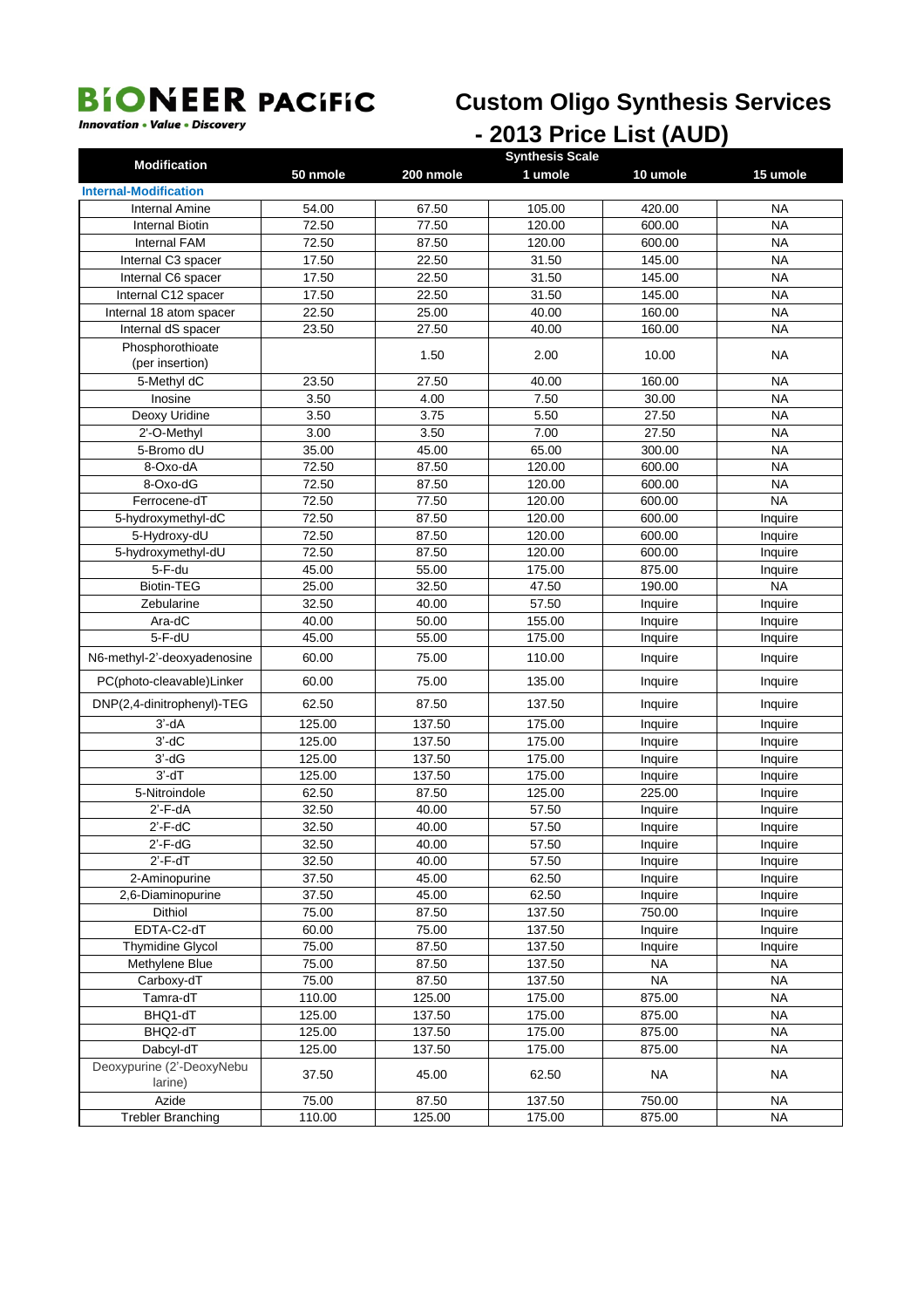#### **Innovation • Value • Discovery**

## **Custom Oligo Synthesis Services** - 2013 Price List (AUD)

#### **Dual labeled Probes**

| <b>Modification</b>     |          |           | <b>Synthesis Scale</b> |          |           |
|-------------------------|----------|-----------|------------------------|----------|-----------|
|                         | 50 nmole | 200 nmole | 1 umole                | 10 umole | 15 umole  |
| 5'-FAM_3'-TAMRA         | 82.50    | 116.50    | 182.50                 | 912.50   | <b>NA</b> |
| 5'-HEX 3'-TAMRA         | 82.50    | 116.50    | 182.50                 | 912.50   | <b>NA</b> |
| 5'-TET 3'-TAMRA         | 82.50    | 116.50    | 182.50                 | 912.50   | <b>NA</b> |
| 5'-JOE 3'-TAMRA         | 175.00   | 200.00    | 400.00                 | 2,000.00 | <b>NA</b> |
| 5'-FAM 3'-DABCYL        | 88.50    | 149.50    | 232.50                 | 1,162.50 | <b>NA</b> |
| 5'-HEX 3'-DABCYL        | 97.50    | 147.50    | 222.50                 | 1,112.50 | <b>NA</b> |
| 5'-TET 3'-DABCYL        | 97.50    | 147.50    | 222.50                 | 1,112.50 | <b>NA</b> |
| 5'-TAMRA 3'-DABCYL      | 137.50   | 187.50    | 277.50                 | 1,387.50 | <b>NA</b> |
| 5'-JOE_3'-DABSYL        | 150.00   | 175.00    | 275.00                 | 1,100.00 | <b>NA</b> |
| 5'-FAM 3'-BHQ1          | 87.50    | 125.00    | 187.50                 | 937.50   | <b>NA</b> |
| 5'-HEX 3'-BHQ1          | 110.00   | 157.50    | 235.00                 | 1,175.00 | <b>NA</b> |
| 5'-TET 3'-BHQ1          | 105.00   | 147.50    | 222.50                 | 1,112.50 | <b>NA</b> |
| 5'-JOE 3'-BHQ1          | 175.00   | 200.00    | 275.00                 | 1,500.00 | <b>NA</b> |
| 5'-TAMRA 3'-BHQ1        | 150.00   | 175.00    | 260.00                 | 1,100.00 | <b>NA</b> |
| 5'-ROX 3'-BHQ1          | 137.50   | 160.00    | 260.00                 | 1,040.00 | <b>NA</b> |
| 5'-Texas Red 3'-BHQ1    | 137.50   | 160.00    | 325.00                 | 1,040.00 | <b>NA</b> |
| 5'-Cv3 3'-BHQ1          | 200.00   | 225.00    | 187.50                 | 1,300.00 | <b>NA</b> |
| 5'-FAM 3'-BHQ2          | 87.50    | 125.00    | 187.50                 | 937.50   | <b>NA</b> |
| 5'-HEX 3'-BHQ2          | 110.00   | 157.50    | 235.00                 | 1,175.00 | <b>NA</b> |
| 5'-TET 3'-BHQ2          | 105.00   | 147.50    | 222.50                 | 1,112.50 | <b>NA</b> |
| 5'-JOE 3'-BHQ2          | 175.00   | 200.00    | 300.00                 | 1,500.00 | <b>NA</b> |
| 5'-TAMRA 3'-BHQ2        | 175.00   | 190.00    | 285.00                 | 1,425.00 | <b>NA</b> |
| 5'-ROX 3'-BHQ2          | 175.00   | 190.00    | 285.00                 | 1,425.00 | <b>NA</b> |
| 5'-Texas Red_3'-BHQ2    | 175.00   | 195.00    | 312.50                 | 1,562.50 | <b>NA</b> |
| 5'-Cv5 3'-BHQ2          | 137.50   | 160.00    | 240.00                 | 1,200.00 | <b>NA</b> |
| 5'-Cv3 3'-BHQ2          | 137.50   | 160.00    | 240.00                 | 1,200.00 | <b>NA</b> |
| 5'-FAM BHQ1-dT Amine-3' | 187.50   | 225.00    | 325.00                 | 1,325.00 | <b>NA</b> |
| 5'-FAM Tamra-dT PO4-3'  | 187.50   | 225.00    | 325.00                 | 1,325.00 | <b>NA</b> |

#### 3. Large Scale Oligos

Large Scale DNA Oligos

| <b>Final yield</b> | <b>DNA Price (AU\$)</b> |             |  |
|--------------------|-------------------------|-------------|--|
| (mg)               | <b>BioRP</b>            | <b>HPLC</b> |  |
| 50                 | 1,250.00                | 1,500.00    |  |
| 100                | 1,450.00                | 1,750.00    |  |
| 250                | 2,000.00                | 2,200.00    |  |
| 500                | 3,500.00                | 3,700.00    |  |
| 1000               | 5,500.00                | 5,700.00    |  |

#### Large Scale S-DNA (Phosphorothioate) Oligos

| <b>Final yield</b> | <b>S-DNA Price</b> |             |
|--------------------|--------------------|-------------|
| (mg)               | <b>BioRP</b>       | <b>HPLC</b> |
| 50                 | 1,750.00           | 1,950.00    |
| 100                | 2,030.00           | 2,250.00    |
| 250                | 2.800.00           | 3.000.00    |
| 500                | 4,900.00           | 5,100.00    |
| 1000               | 7.700.00           | 7.900.00    |